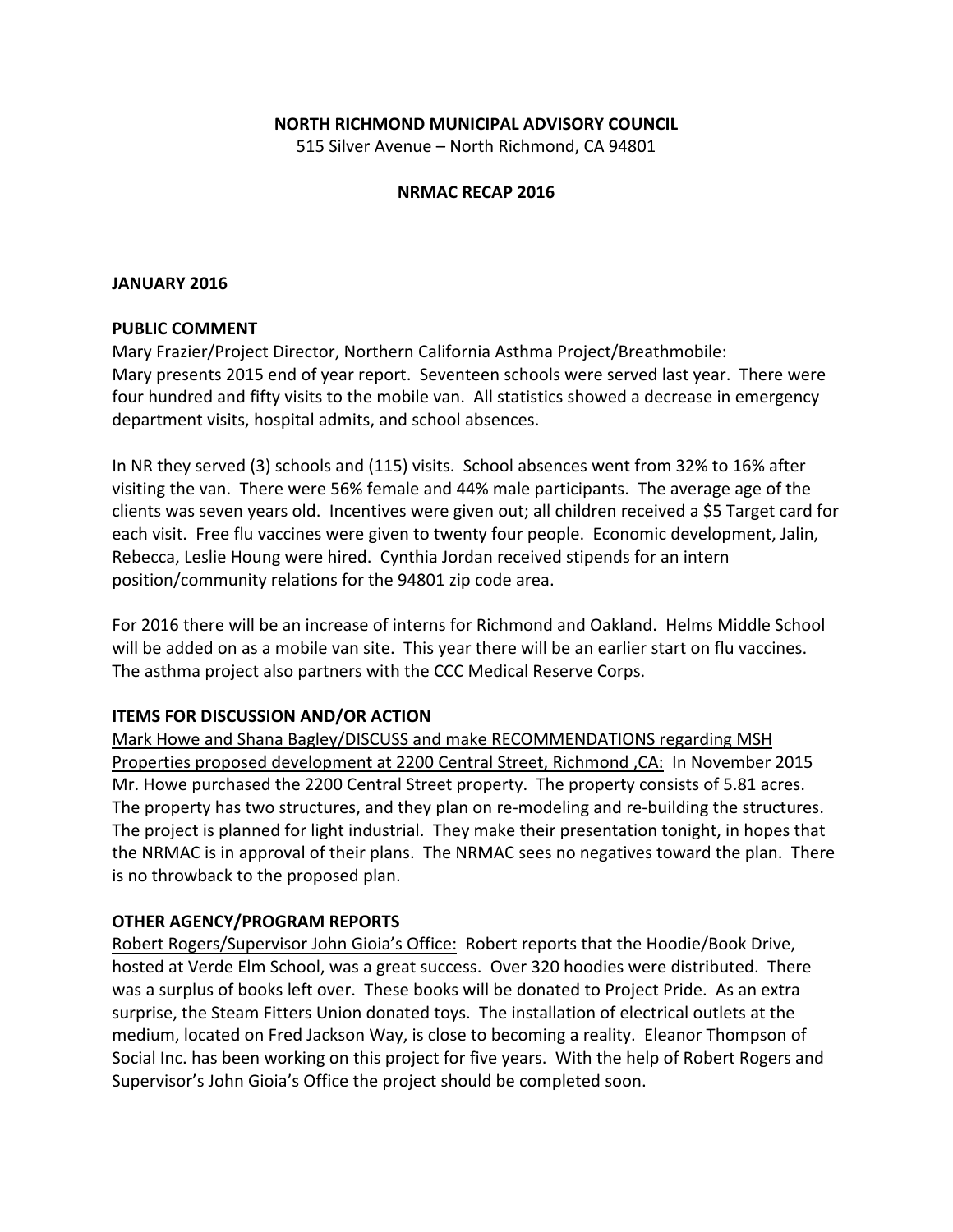**NRMAC RECAP 2016 (2)**

### **JANUARY 2016 CONTINUED**

Carla Orozco/NHNR-Mitigation Fee Funded: A planning committee was organized for the  $6<sup>th</sup>$ Annual NR Green Festival/Earth Day Celebration. Five community workers/ECO Captains, ECO Cadets or ECO Ambassadors lead an economic workshop. The community workers taught 35 youths, known as ECO Scouts about community gardens and their relationship to community health and illegal dumping prevention.

Thursday, January 7, 2016, (38) resident volunteers worked together to build a pathway and to spread mulch in the native plants garden at NHNR Multicultural Senior and Family Service Center community garden.

An application was submitted by NHNR for the "Love Your Block Grant." NHNR submitted an application for a community based "On-Cleanup and Outreach Program." In the proposal eight partners and two potential sub-contractors were included to participate in the program.

Tannia Pulido and Louis Chavez/Urban Tilth Garden Project: Tania is no longer the community engagement person for the farm. She will be working on the garden project at the end of First Street. Louis reports that he is a co-worker and farm-head at Verde School. He works with Ms. Meza at the site. He also has been working at the proposed Urban Tilth Farm. He said, in the past soil test were taken at the farm, recently a second test is being conducted.

Guadalupe Morales/Love Your Block: A survey was sent out pertaining to the Love Your Block Program, they will use the results in their planning of future projects.

They are working on a video for the tool Lending Bank, and will be in partnership with City of Richmond Public Library, and will lend out tools based on the library's book lending system.

Annie King-Meredith/NRMAC History Committee: Annie states that they will be doing a documentary about their progress in Richmond. In February the history committee will start meeting and developing plans.

Bishop Edwina/REACH Fellowship: REACH has moved to the Las Deltas Housing Projects. Address is 50 W. Silver Street. They will be developing a café at the site, similar to the Delancy Street Project. They will be doing POD-Cast Broadcast, which will eventually float on to a local radio station.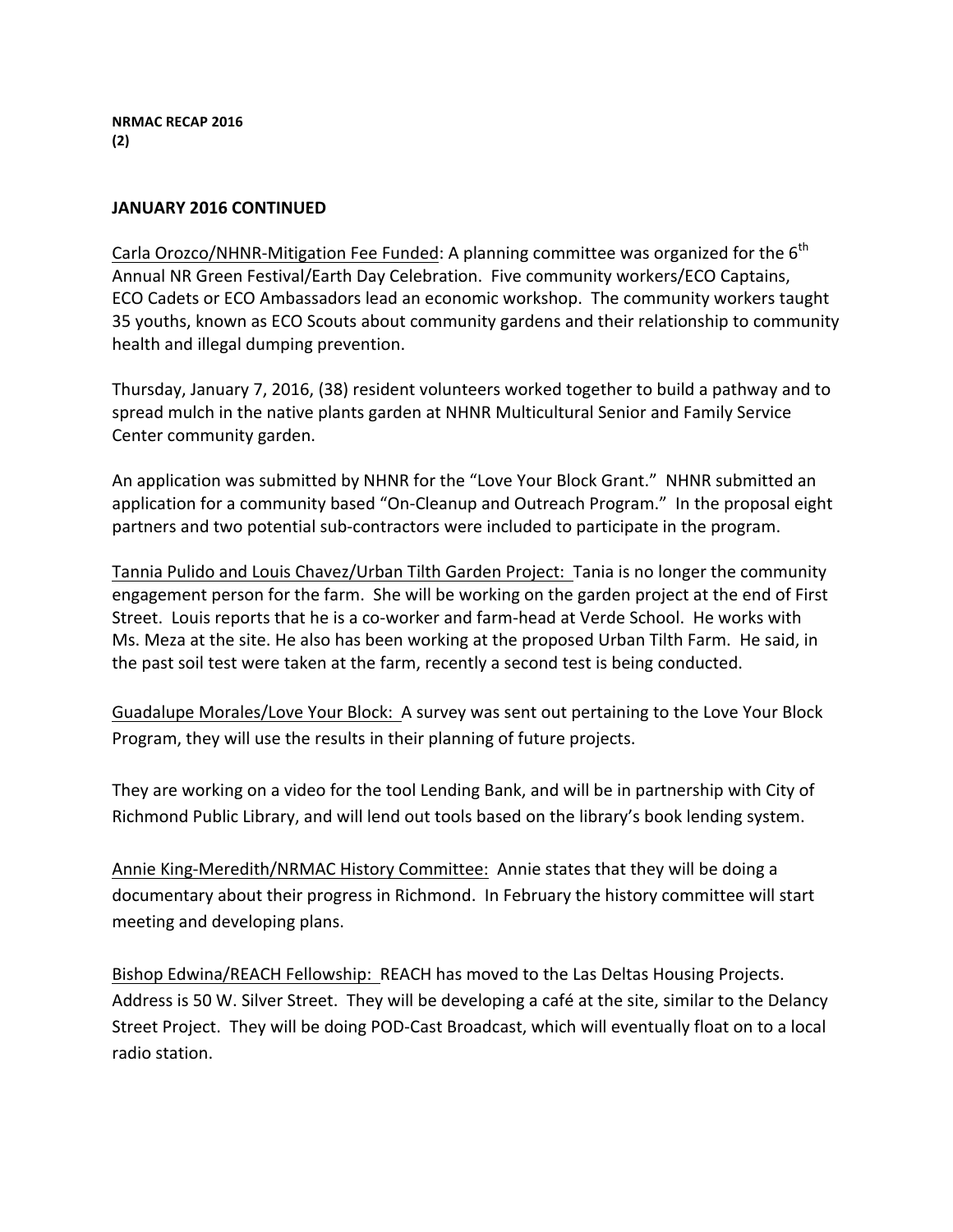### **FEBRUARY 2016**

### **PUBLIC COMMENT**

Mary Frazier/Northern CA Asthma-Breathmobile Program: Mary reports that the project is in progress as usual. They have established a better connection with CC College. Thus allowing more interns to work in the program, and help interns to obtain employment. This allows more medical help for the community and opportunity for people from the community to work in the asthma program.

Princess Robinson/Urban Tilth Garden Project: Announcement that the Basins of Relations are having fun planting, cleaning and restoring Wildcat Creek Plants. Urban Tilt is in the process of looking for an organization to partner with them.

### **PRESENTATIONS and PROCLAMATIONS**

Proclamation HONORING LIFETIME SERVICE OF Catherine Stephenson Crane: NRMAC gave an award to Catherine Stephenson Crane, age (83); the award was for lifetime community service. Mrs. Crane was overcome with emotion. She stated that she love what she is doing, I've been very sick at times, but never stopped what I do in my community. Mrs. Crane gets up early every morning, and sweeps the streets and cleans the curbs in the neighborhood, located near her resident. The language of the proclamation, signed by Supervisor Gioia and NRMAC President (Don Gilmore), tells more of her story.

Bishop Santiago/PRESENTATION from REACH Fellowship on new community kitchen: REACH Fellowship presents a presentation on the opening of Four J's Restaurant. Each month a percentage (50%) of the proceeds, will go to a community based organization. With proceeds derived from the eatery, REACH presented Corrine Sain/Director Multicultural Senior Citizen Program, a \$100 check for community services.

John Steere/CCC Watershed, PRESENTATION regarding Green Team Project and Cleaning Outreach: Thirty five students were trained to work in the project in early January. Plants were planted at the Project Pride Site in NR, and at Creekside habitats. The program received three proposals to hire community people to do outreach and cleanup. All three proposals are good, the CBO's applicants that submitted RFP's were: NHNR, Watershed Project and REACH Fellowship. The goal is to identify other funds for the purpose of broadening the program.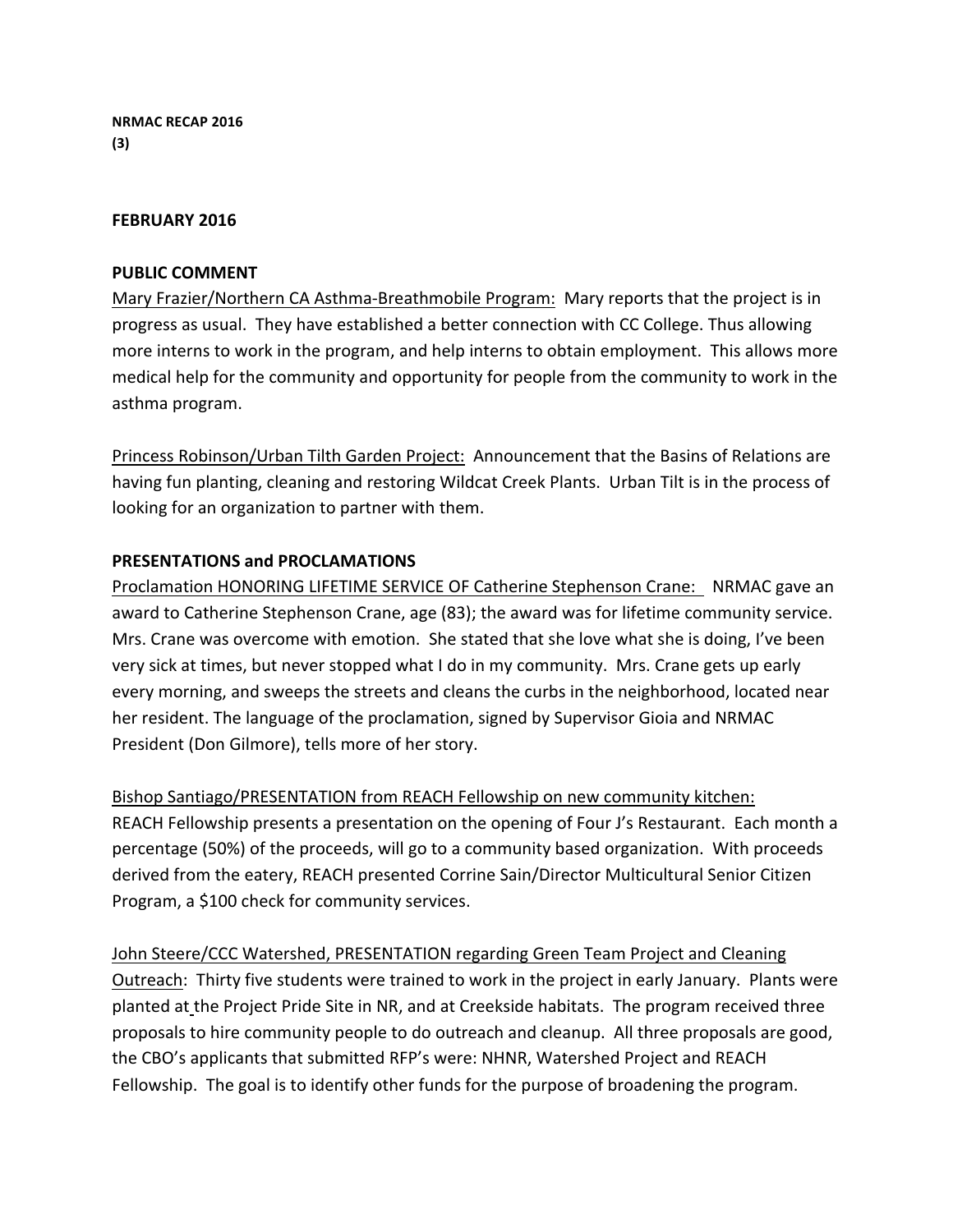# **ITEMS FOR DISCUSSION AND/OR ACTION**

DISCUSS and make RECOMMENDATION regarding a 2016 retreat for NRMAC members: Andrea Bailey has offered the Chevron Refinery Site for the retreat.

The workshop will be geared toward more fruitful items of interest and helpfulness. Members need to see exactly how they are operating. They need to be aware of issues that are coming up in the community, and there is a need to be more direct. People are welcome to e-mail their comments, pertaining to the workshop.

Supervisor Gioia wants skill building and wants to talk to everyone as a group. Rogers says that we have a good budget; he thinks that we could do quite a bit with that budget. The workshop offers the opportunity to develop a good professional working plan.

Rogers moved to direct the board to set a date. It was motioned and second, and approved. One action item: NRMAC voted 4-0 (Tate, Gilmore, King-Meredith, Scott) directing staff to begin planning retreat for a date in April. NRMAC specifies member skill building, public speaking, staff reports on issues in NR, strategy development and time with Supervisor Gioia as priorities for retreat. Members Morgan, Clark and Bailey were not present.

# **OTHER AGENCY/PROGRAM REPORTS**

Robert Rogers, Supervisor John Gioia's Office: Robert echoes on John Steer's report. He states that John is doing a good job. He admires the work that they are doing. The short term work and the long term work.

Robert reports that the sunset Market, located at  $5<sup>th</sup>$  and Chesley Ave., is an ongoing issue. Everyone is familiar with the issues, and problems that have occurred at that establishment. The City of Richmond has developed a (RFPF) for a contractor to look into the problems at the store. Supervisor John Gioia is putting this item on the Supervisor's Agenda, asking for the board to pick up (40%) of the cost of the study. The study is a go, but it is not official yet.

Street cameras are located at the end of Castro Street, the end of Grove Avenue and Battery and Alamo Streets. These cameras are functional and up and running.

The huge dumping problem at Silver and Giarameta Streets has been resolved.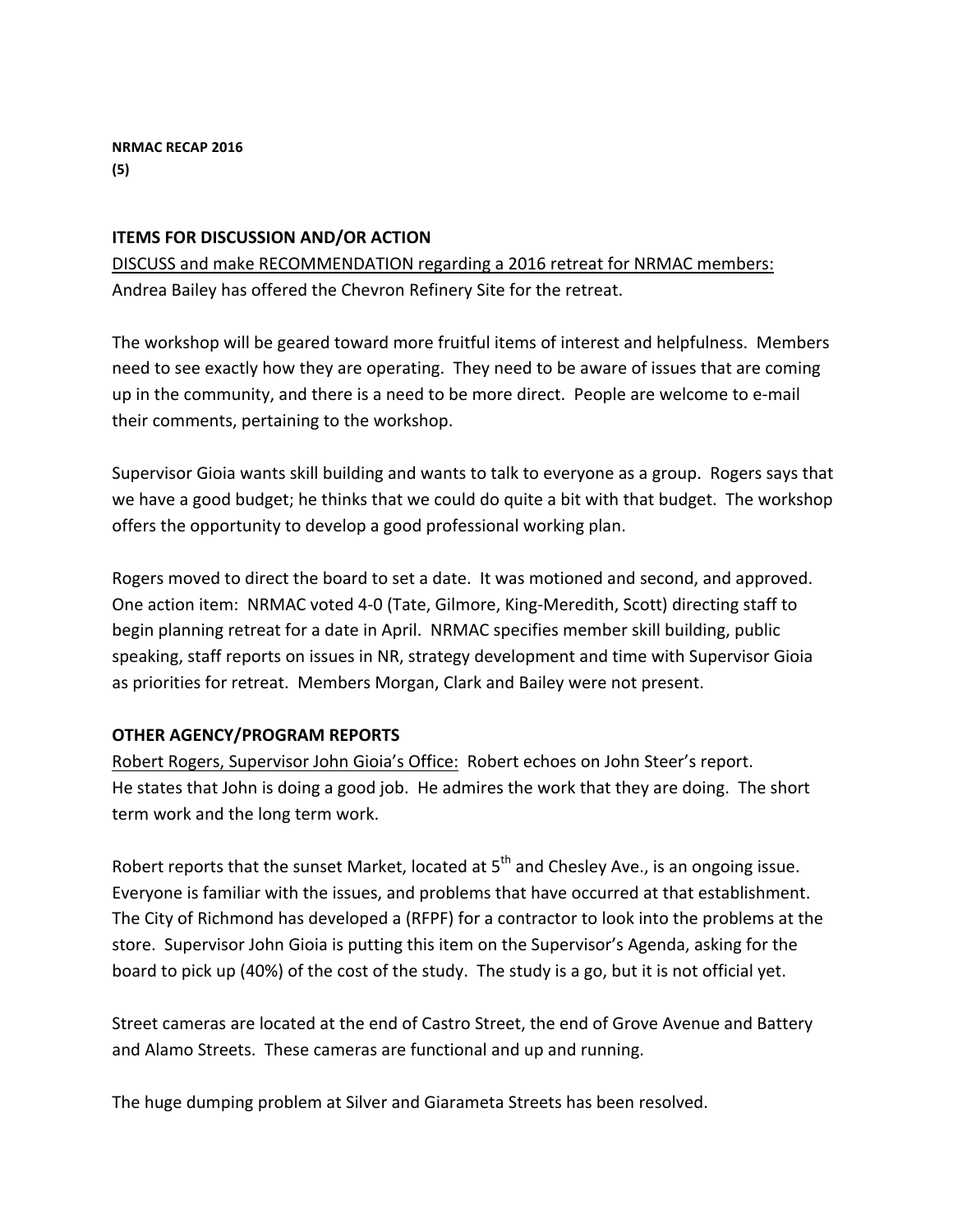**NRMAC RECAP 2016 (6)**

### **ORTHER AGENCY/PROGRAMS REPORTS CONTINUED**

Don Gilmore, Director, CHDC: Don announces that the Cap and Trade application was released last Friday. He will be submitting an application for the proposed development of projects located on Chesley Ave. and Fred Jackson Way, and housing units located on Fred Jackson Way. The Income Tax Preparation Program is being offered at CHDC. Workshops are being offered for first time Homebuyers. The Home Foreclosure Workshops are being offered.

Carla Orozco-Mitigation Fee-funded NHNR: Carla reports that the NR Green Festival/Earth Day is scheduled for Saturday, April 23, 2016. Green banners are falling off of the street light poles in NR. The company that installed them has been notified. The company plans to remove the banners by Friday, February 12, 2016, free of charge. It is suggested that new banners with new designs are needed. A look that reflects the community and what it is composed of. Discussion was taken into consideration and Carla will relay the information to the mitigation fee funded program.

Boys and girls ages  $(4-14)$  who register to participate in this year's  $-$  NR Green Little League Program can participate in ECO workshops throughout the season. Rev. Mitchell, of NR Missionary Baptist church is open to the idea of residents conducting drought resistant planting project of succulent plants, in the planter boxes, located in front of the church. After planting the church members pledge to maintain the plants.

NHNR was one of the organizations selected to receive a \$1000 "Love Your block Grant". NHNR submitted an application for a Community Based "Neighborhood Community Garden Project". They plan to hire seven community workers to maintain the Native Plant Community Garden, located at the Senior Center, 515 Silver Street, NR/CA.

Rochelle Monk/City of Richmond Love Your block: The final list of grantees are as follows: Carla Orozco-Earth Day Event, Marena Brown/Annie King-Meredith-Community and Denise Carey-Lucky A's Baseball Field.

Annie King-Meredith/NRMAC History committee: Meeting was held pertaining to the Historical Museum. They discussed brain storming, landmarks being erected throughout the community.

Beverly Scott/NRMAC board member: NRMAC requested that potential change of meeting day be on the next agenda to facilitate better attendance.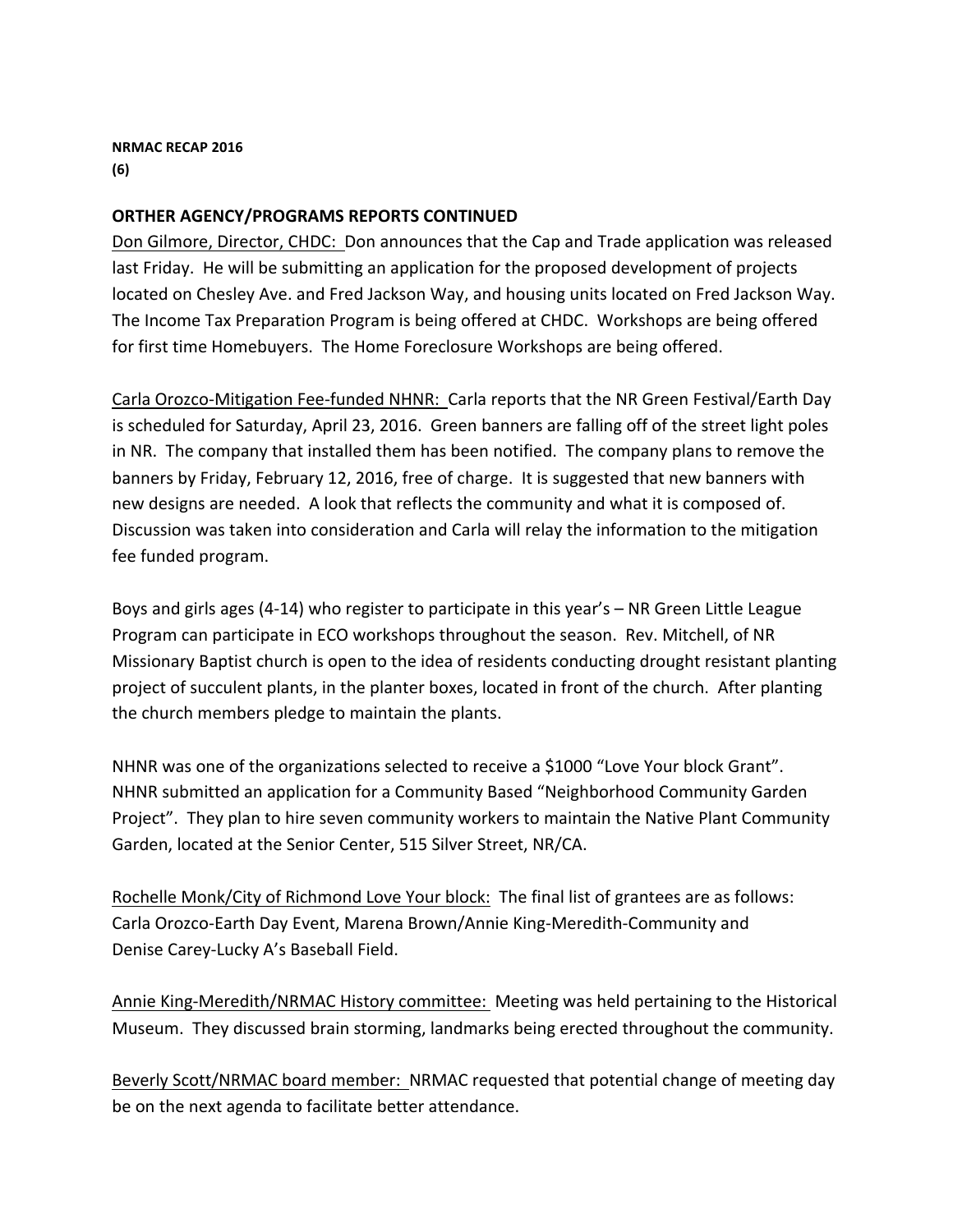**NRMAC RECAP 2016 (7)**

### **MARCH 2016**

### **PUBLIC COMMENT**

Bishop Edwina Santiago/REACH Fellowship: Bishop announces that she will be leaving the Richmond area, to pursue her career in other counties. Her assistant Belinda will be in charge of the Richmond CA project. Board member Maria will be working with Belinda. Bishop's new work will be focused in the Silicon Valley. There will be a REACH Fellowship office located in Berkeley. Bishop will be traveling to Boston and Philadelphia.

Cynthia Jordan/Intern, Northern California Asthma Breathmobile Van: Reporting that the asthma van continues to service the Verde School location in the community. Attendance is up, and service is being provided on a continuous basis.

E.J. Shalaby/General Manager of West County Waste Water District on local sewer line work: Work has been completed on the local sewer line located on Market Street in NR. During the work on the project, transportation was provided to residents to local transportation connections.

### **PRESENTATIONS and Proclamations**

Jeff Winter and Leonard Mc Neil/Director West County Waste Water District: Mr. Winter and Mr. McNeil announce the November election for board of directors WCWWD. In November the district will have three seats on its board of directors to be filled.

Monish Sen of CCC Public Works regarding traffic safety in North Richmond: Mr. Sen explains criteria for speed control, and solicits feedback on problem intersections.

Mr. Sen and members of his department have investigated the request for stop sign at York and Alamo Streets. Magnetic counters were installed in the ground and speeds were recorded at 15-20 mph. Research was done on previous incidents at the intersection. It was determined that is not necessary to install and additional stop sign at the intersection.

Residents asked Mr. Sen to look into the traffic problems at: First and York, First and Market And Fred Jackson Way. Mr. Sen stated that it is possible to bring a radar speed detector/traffic counter to the community.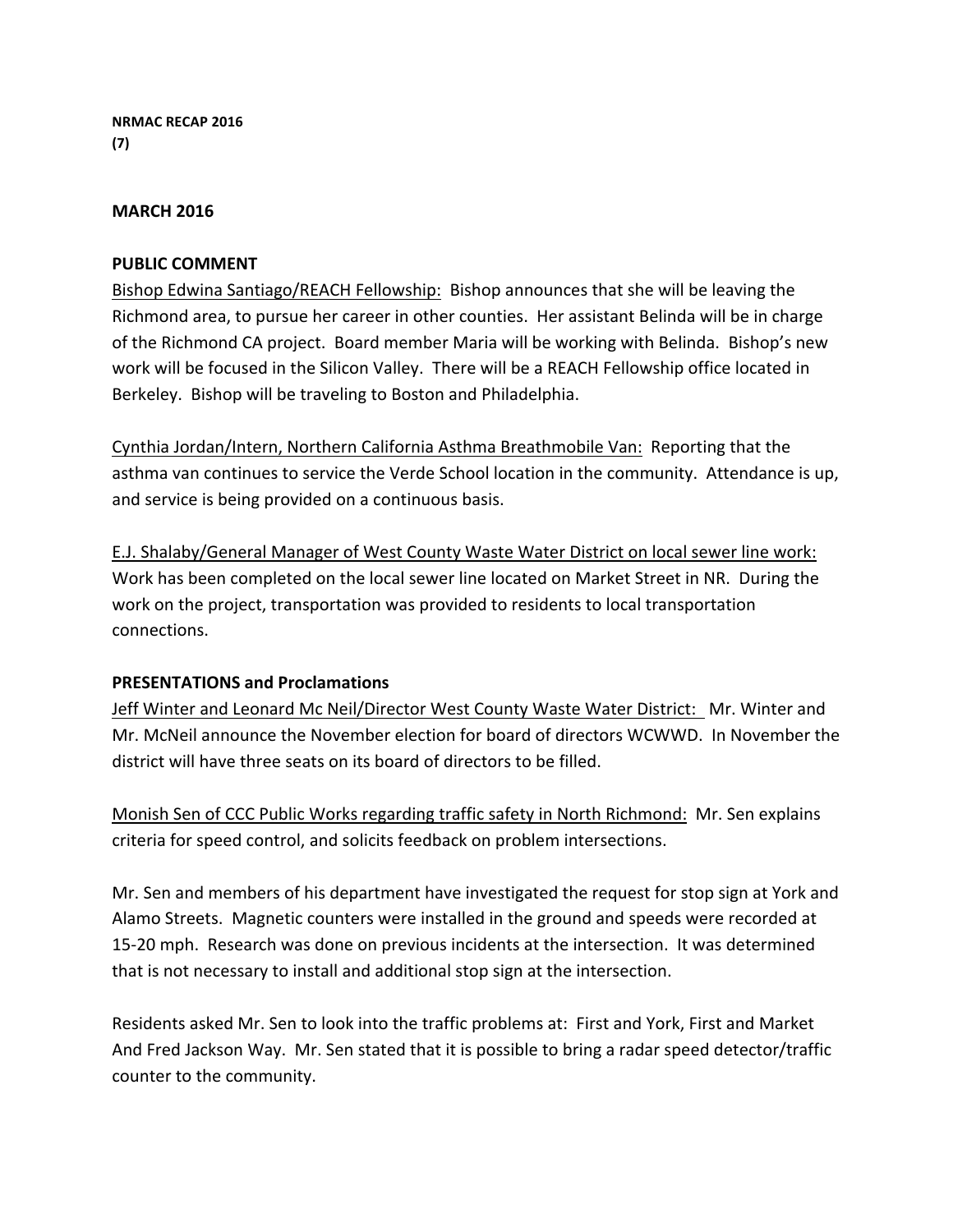**NRMAC RECAP 2016 (8)**

### **PRESENTATIONS and PROCLAMATIONS CONTINUED**

David Gray of Richmond Mayor Tom Butt's Office on potential North Richmond annexation: Mr. Gray reports on release of RFP, and to solicit feedback. A packet entitled: City of Richmond/Request for Proposals/Service Plan and Fiscal Analysis for the Proposed annexation of Unincorporated North Richmond to the City of Richmond. Right now it is in the exploratory process, a study is being conducted. Mr. Gray reports that the City of Richmond is paying for part of the study, and there is a request in that supervisor John Gioia request of the board of supervisors to pay for part of the study.

### **ITEMS FOR DISCUSSION AND/OR ACTION**

Eli Goldman/DISCUSS and make RECOMMENDATION regarding development project at 2206 Central Street: Sunborn Nursery/Goldman Enterprises, wholesale nursery distribution will be moving from San Francisco to this location. This company distributes plants to interior and exterior companies.

They will employ 30+ people. The proposed company would consist of 72,000 sq. feet. On the site would be open green houses, a single gamily house, to be used as a care takers quarters and (71) parking spaces. The company will be using two box trucks to transport the plants. Utilities will need to be upgraded for the business.

There is a motion to make a recommendation that the NRMAC support 2206 Central Street. They will have 50% local hire. The company is to work with NRMAC, to find out how they can participate in giving back to the community. NRMAC approved the project 4-0, with Goldman's pledge that he will stress local hiring and look for ways to partner with and support CBO's.

DISCUSS and make RECOMMENDATION regarding potential time change for NRMAC meetings: Board member Beverly Scott motion to move NRMAC meetings from the  $1<sup>st</sup>$  Thursday of the month to the  $1<sup>st</sup>$  Tuesday of the month.

After discussion, NRMAC votes 4-0 to change date of monthly meeting from first Thursday of the month to the first Tuesday of the month, effective April 2016.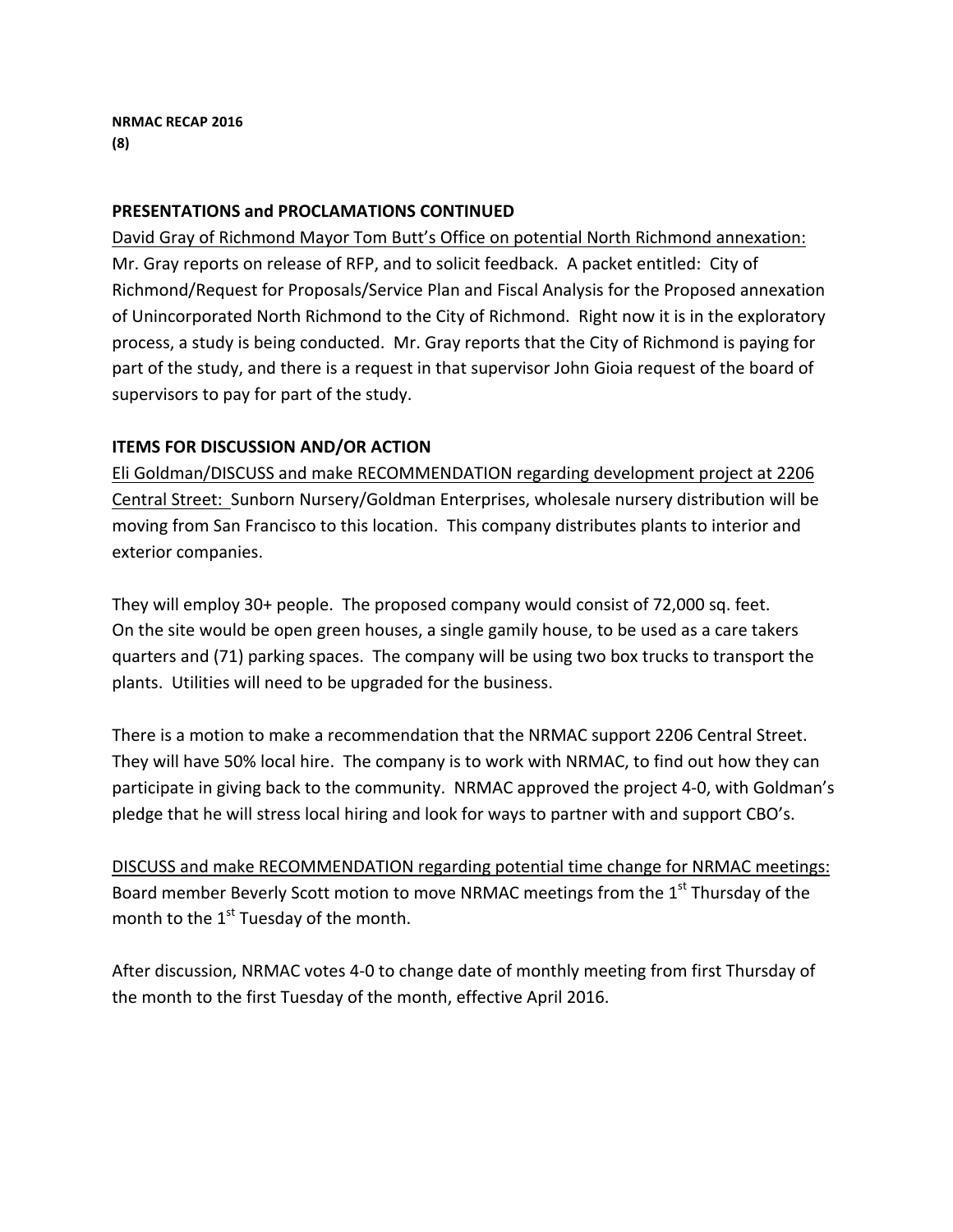## **OTHER AGENCY/PROGRAM REPORTS**

Robert Rogers, Supervisor John Gioia's Office: Volunteers are needed for clean-up at the Urban Tilth Farm,  $1^{st}$  Saturday of every month. There is a new ballot measure, it's a city measure entitled: Youth Service Measure. It proposes that 3% of city taxes must be used on youth and youth funding. There is a Measure AA; it proposes a tax fee of \$12.00 per year on parcels in all Bay Area counties. Supervisor's has passed the creation of a Racial Justice Task Force. Forty percent to chip in with the study for North Richmond Annexation.

There are new street lights on Fred Jackson Way. Verde Elm School Black History Week was a wonderful event.

Don Gilmore, Director, CHDC: Don reports that the corporation continues to offer free income preparation until April 15<sup>th</sup>. Heritage Point project is getting ready to present application for seven million, to the state on the  $16<sup>th</sup>$  of this month. Hopefully in April they will be able to submit a full application. The building on Fred Jackson Way and Chesley Avenue was demolished. the plans for that block are a project consisting of (42) units of housing, grocery and small retail. A portion of Livable Community funding was given to NR. They are still fighting with Cap and Trade.

Carla Orozco-Mitigation Fee funded/NHNR: A committee is organizing a clean-up of the Wildcat Creek and Verde Elm School garden projects. NR Green Team Project community Program resident workers will attend an ECO filed trip to the UC Berkeley Botanical Gardens.

NHNR was one of the three finalists that participated in an interview for the county's On-Cleanup and Outreach Program. This program will be funded for three years.

Luis Chavez/Urban Tilth Garden: Verde School Garden was cut by \$10,000 in funding. Every  $4^{th}$  Saturday of the month is volunteer day at the farm.

Kiana Ward/Love Your Block: Kiana reports that the grantees were chosen for grants. They met with Carla and Annie. The grants will start at the end of March and the beginning of April

Annie Meredith-King: Announces that the Multicultural Senior citizen Center will be hosting their annual pre-Easter breakfast. The date is  $3/19/2016$ , from  $10:00$ a.m. to  $1:00$  p.m.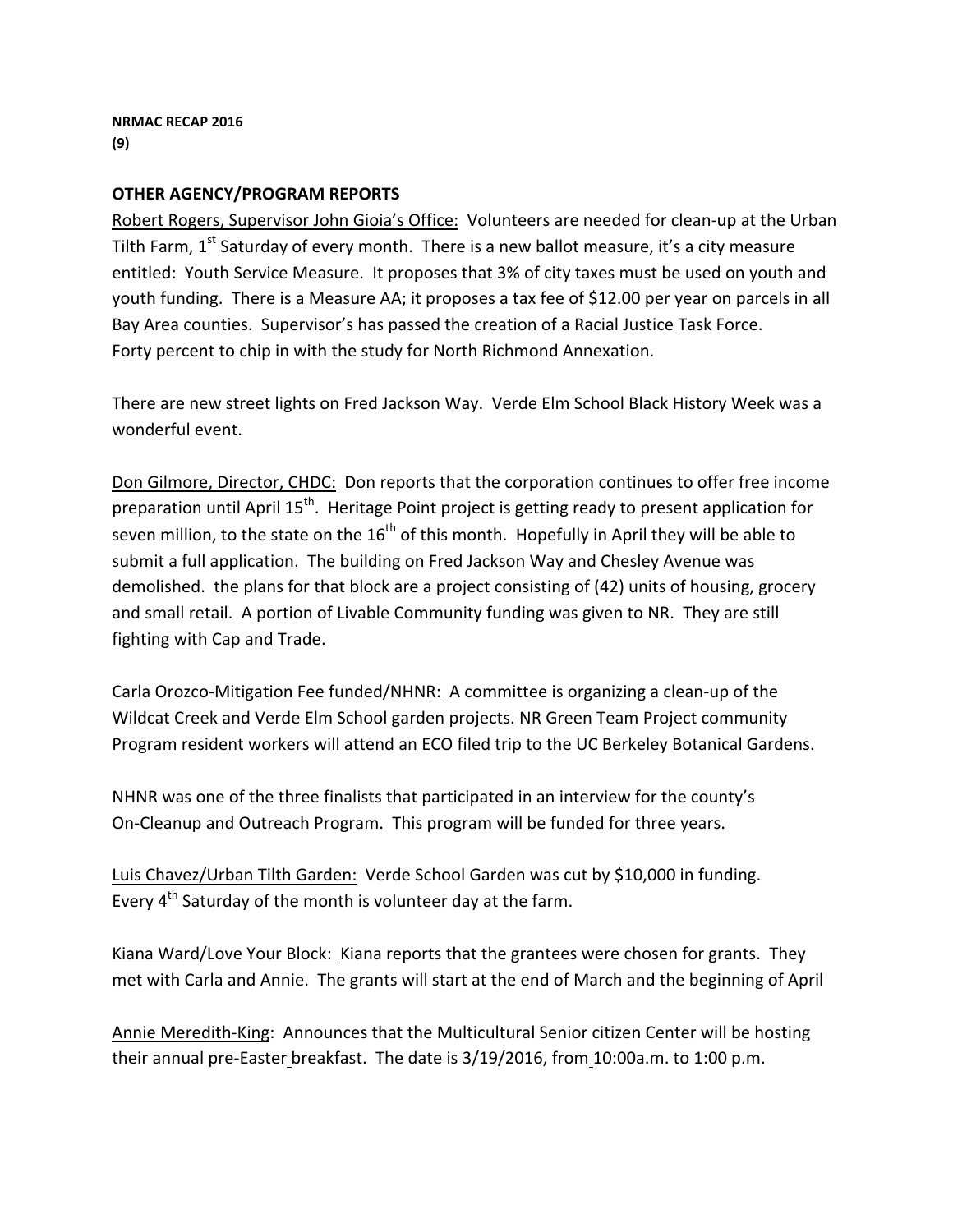**NRMAC RECAP 2016 (10)**

#### **APRIL 2016**

### **PUBLIC COMMENT**

Mary Frazier/Director of the Northern CA Breath Mobile Van: Mary announces that the program provides services from North Richmond to San Leandro. In West County they continue to serve Verde, Lake and Grant schools. They will be adding Helms Middle School in the future.

Mary is part of the Medical Reserve Team. This team met today and discussed that they will be getting ready for the flu vaccines. The asthma breath mobile will be used to administer flu vaccines. They are working on having the breathmobile to participate in any disaster that may occur in the area. Mary states that they are reaching out in an extra effort to bring services to the communities that they service.

### **PRESENTATIONS and PROCLAMATIONS**

EJ Shalaby, General Manager of West County Wastewater District/update on completion of Market Avenue Sewer Line Project: Mr. Shalaby reports that the Market Street sewer upgrade is completed. Two thousand feet of new pipe was installed. The old outdated 15 inch piping was replaced with 2000 feet of 24 inch new piping. Ten new manholes were installed, 33 laterals were connected and all new paint was done on the road makings.

The project was completed on time, costing \$800k. Three local hires from NR were on the work crew. Other future projects are located at:  $4^{th}$ , 5th and  $2^{nd}$  Streets. These projects will not go out for bid until early to mid-2017.

Zachary Mallet, BART, Better BART, Better Bay Area, plans for current and future projects: Mr. Mallet presented a slice presentation on A Better BART, Better Bay Area. He states that capital needs are huge, unfunded. BART serves 450k passengers per day, up from 40k in 1972. Big 3 projects: train modernization (control system, allows more trains closer together), more rail cars, Hayward maintenance complex for storage and repair. Urges support of \$3 billion BART bond on November ballot. Says BART improves value and living in Bay Area, fares only cover 76 percent of cost.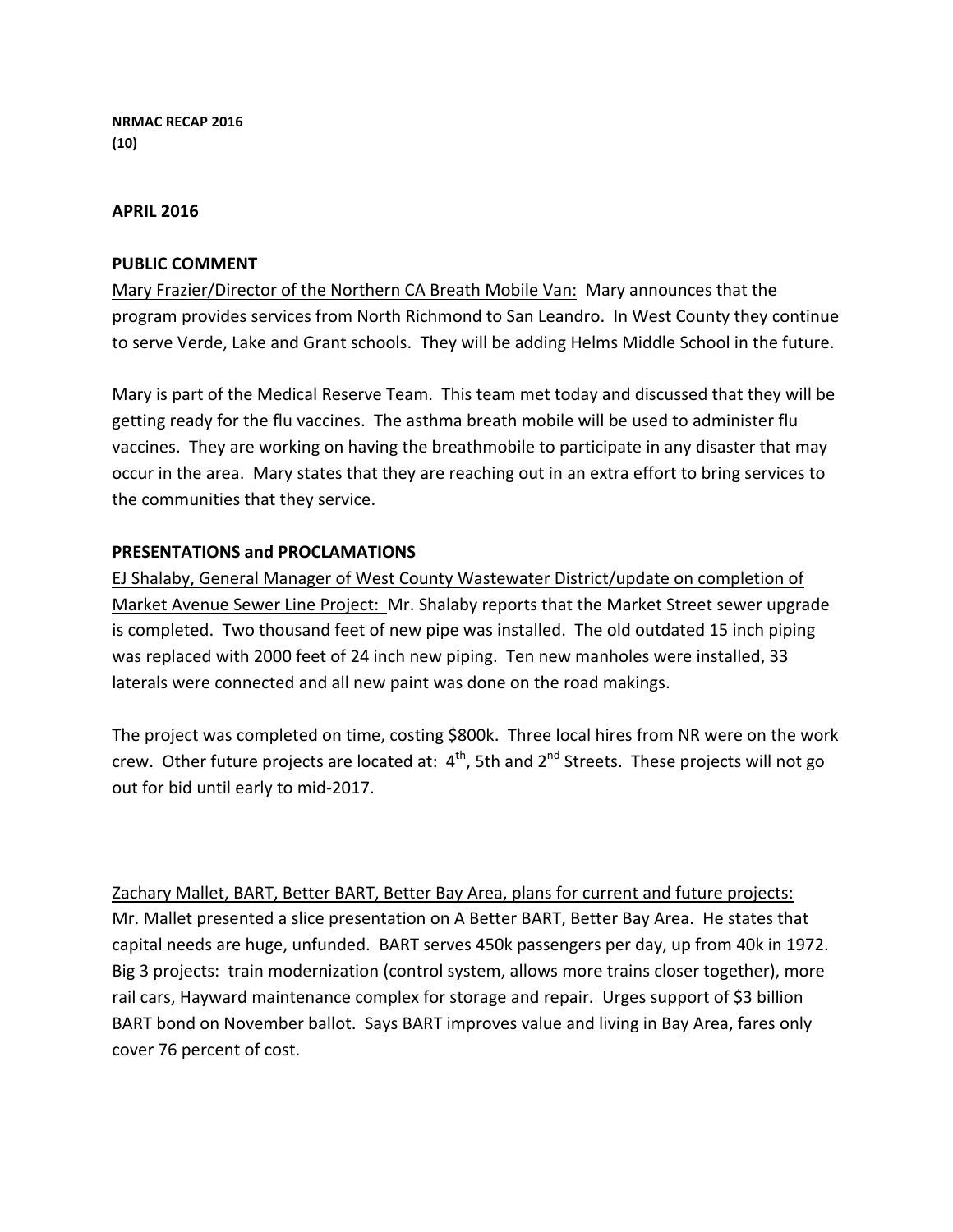### **ITEMS FOR DISCUSSION AN/OR ACTION**

Robert Rogers/District Coordinator Office of County Supervisor John Gioia, DISCUSS and make RECOMMENDATION regarding NRMAC letter urging action on Sunset Market at Chesley Avenue and Fifth Street: Robert delivered a report on Sunset Market, tracing genesis of action. NRMAC and public receptive, skeptical of market's future.

Mr. Rogers states that he has received several complaints pertaining to the market. Recently the director of the museum of the City of Richmond visited the store and encountered an unpleasant incident. Environmental Health was contacted by Supervisor John Gioia. Upon inspecting the store they found vermin feces and drug activity. The store was ordered closed and a fine was leveled upon the store. Public Health and Code Enforcement is being asked of the store proprietors. NRMAC is being asked to sign a letter in support of closing the store. In conclusion the store management is being asked to comply with the health and Public Safety code. The CCC Sheriff's Department to work in compliance. Mitigating un-safe conditions at Sunset Market. Dr. Clark moved to support a letter from Supervisor John Gioia. Annie King second, all was in favor.

Robert reports on the annexation of North Richmond. He said that five companies have put in proposals to do the study on the North Richmond Annexation. They will be writing a full document. The study will be paid for by the city of Richmond and CCC County. A date is yet to be set. The board will consist of members from the Mayor's Office, City Manager's Office, Supervisor John Gioia Office, members of LAFCO and two members form NRMAC.

Robert reports that the Reading for Kids Program is on-going at the Shield's and Reid Park. The recent renovation of the park looks great. A meeting was held with the staff of the Urban Tilth Farm, they are working on the intra-structure of the farm.

Don Gilmore/Director CHDC: Free income tax preparation is being offered until April 15<sup>th</sup>. The old NHNR building was demolished. Funding has been applied for thru Cap and Trade. They will know by the end of the month (of acceptance), if so a full application can be submitted by august. Construction could start by 2017 if accepted. Don notes that a store is in the design as part of the project. Legacy Court was not successful in getting funding from the City of Richmond. The former program Youth Build/presently Healthy Richmond has moved from 1452 Fred Jackson Way. They are currently located, within the City of Richmond.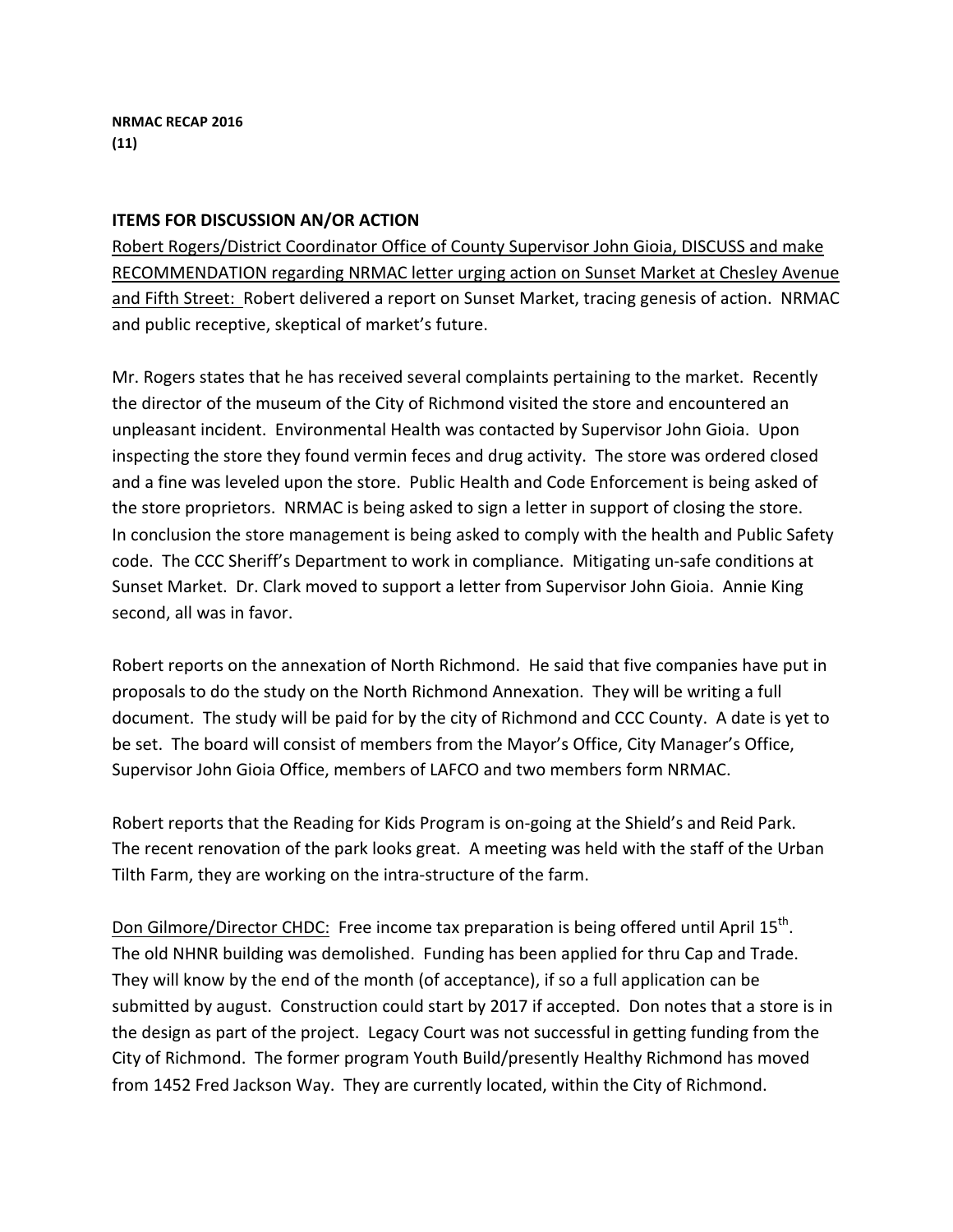Carla Orozco/NHNR-Mitigation Fee Funded: The planning committee continues to meet for the  $6<sup>th</sup>$  Annual NR Green/Earth Day Festival. The  $2<sup>nd</sup>$  Cohort of the NR Green Team Project is scheduled to begin April 26<sup>th</sup> thru June  $30<sup>th</sup>$ . In partnership with the County Watershed Program. Workers will learn about the importance of clean and healthy watershed. NHNR was one of three applicants selected to help implement the County's "On-Cleanup and Outreach Program." This program will be funded for three years.

Dr. Clark has a problem with Carla using the name Earth Day in her event. He states that Earth Day Events in North Richmond, was started by a local community group that her steer-headed, several years ago. In the future a way should be devised to honor the original event, in conjunction with the events that Carla may plan.

Kiana Ward/Love Your Block Program: A big event will be held on the  $31<sup>st</sup>$ . of this month. They will be hosting a public lunch on the  $11^{th}$ .

Bienvenida Meza/Verde School Garden Project: Ms. Meza reports that at the garden, free vegetables are available, every last Friday of the month, from 5:00 p.m.  $-7:30$  p.m. There was an Easter Egg Hunt at the garden this month, more than (160) students attended the event.

Maria Hernandez/Urban Tilth Garden: Maria announces that the garden located at  $1<sup>st</sup>$  and Market Street, have plenty of free plants to give away to the community.

Annie King-Meredith/NR Historical Planning Committee: Annie reports that she has talked to Dr. Clark about planning ideas. Annie has made acquaintance with Taylor Lee, a student at the U.C. Berkeley Campus. He is interesting in doing a documentary on North Richmond.

# **ANNOUNCEMENTS**

Board member Annie announces that she has officially resigned from working with the Contra costa County/Social Service Department.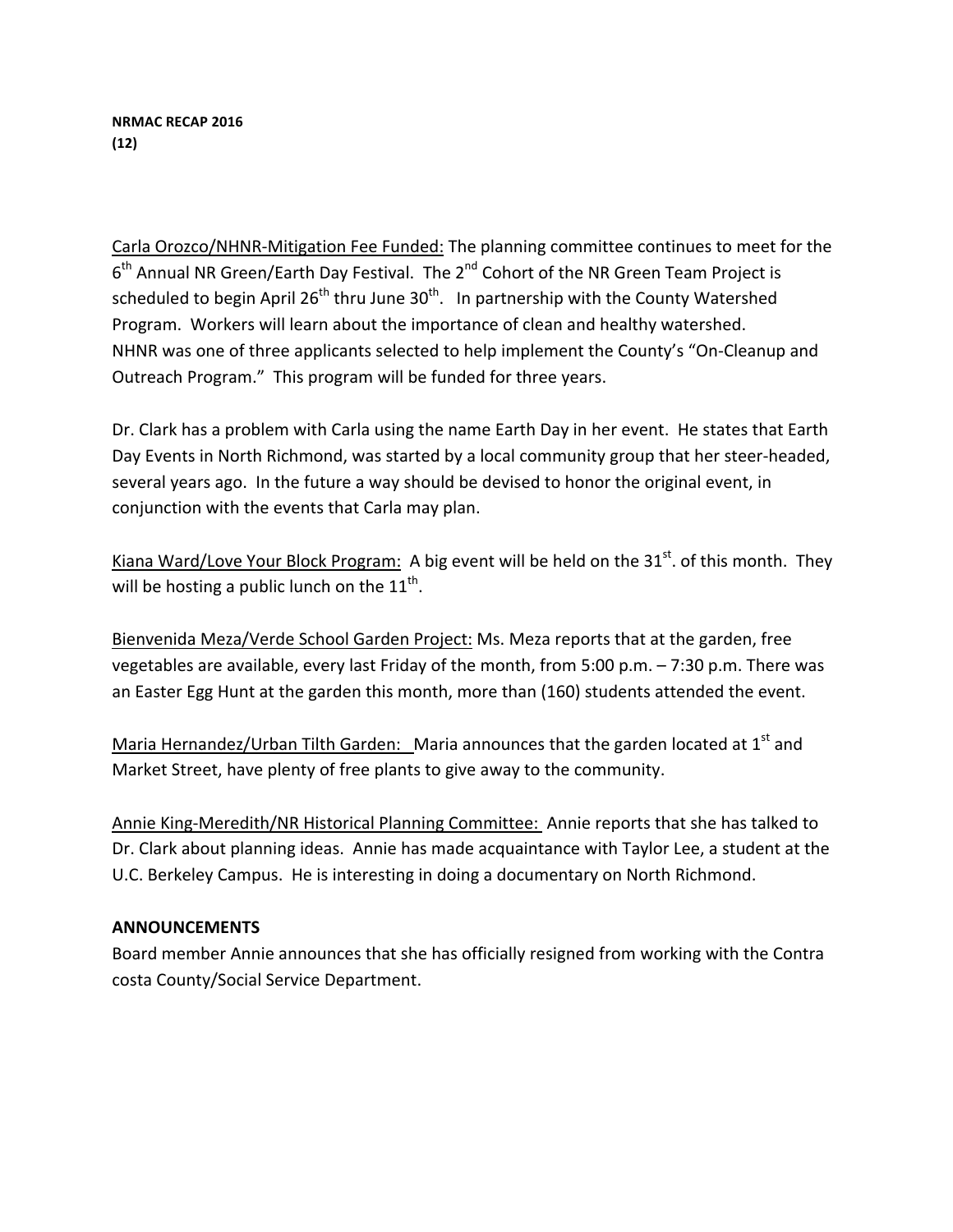**NRMAC RECAP 2016 (13)**

#### **MAY 2016**

### **PUBLIC COMMENT**

Mary Frazier/Director Northern CA Breath Mobile: The staff of the asthma program attended World Asthma Day, at Jack London Square in Oakland today. They were able to provide outreach information and services at the event. Mary thanks Cynthia and Keiko for representing the asthma program at the North Richmond Earth Day Celebration. The asthma van continues to service the children at Verde elm and local schools in the area.

Bishop Edwina Santiago/REACH Fellowship Outreach: Bishop reports that Belinda of their program and surgery and is doing well.

### **PRESENTATIONS**

Mary Halle and Jon Suemnick/CCC Public Works Department, Area of Benefit Plans: Mary and Jon gave an AOB presentation, describing projects that the county is looking forward to funding in the up-coming years, namely Fred Jackson Way and Chesley Avenue improvements. 

They are only able to make plans for the un-incorporated areas of North Richmond. Ms. Halle announces that they did not get funding for sidewalks improvements on Fred Jackson Way.

The following projects are being proposed: construction of pedestrian and bicycle infrastructure on Fred Jackson Way, from grove Avenue to Brookside Drive. Staff will consider adding a project to include access to Verde Elementary School from north. A project will be added to the AOB list to implement a truck route. Signs have been installed on Fred Jackson Way and Chesley Avenue, indicating weight limits. Staff will continue to look for a truck route alternative. Traffic calming measures at the intersection Chesley Avenue and Fred Jackson Way will be added to the project list. Traffic calming measures will also be considered along Market Avenue.

Ms. Hale states that Project NR1 on the Project list proposes an additional lane on Richmond Parkway, to reduce congestion on the regional route, which reduces traffic on Fred Jackson Way.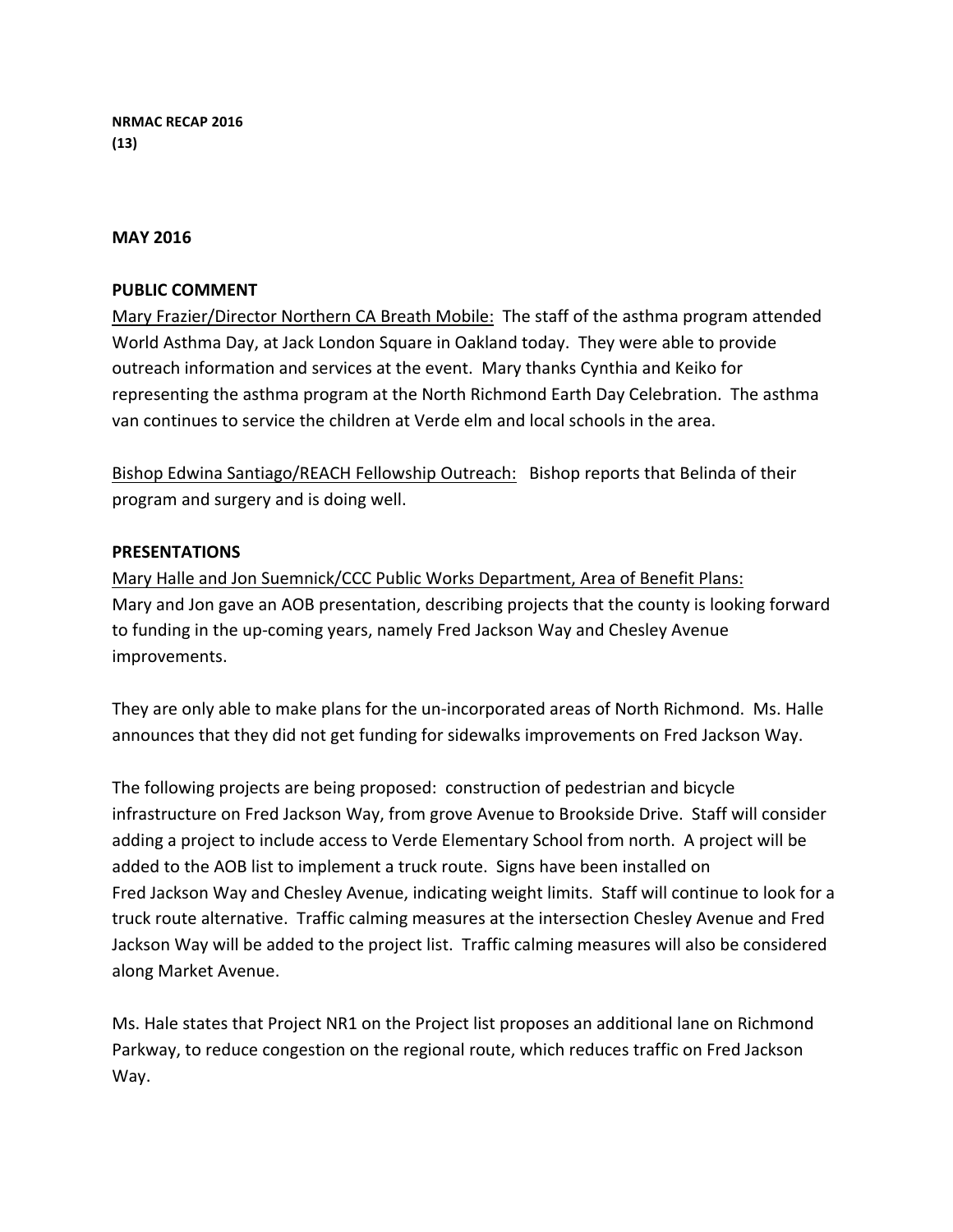### **NRMAC RECAP 2016 (14)**

Presentation of NRMAC for career service award to Annie King Meredith: Supervisor Gioia Made a special appearance to help with celebration and proclamation for Annie King Meredith's 50 years of service in the community. Local NR native, Annie was recognized for her service to the community. Annie has worked for the betterment and improvement of this community, ever since she was a teenager. Over the years she has continued to contribute her specialized services. She is especially accredited for her documents on the history of NR.

John Steere, CCC Watershed/Clean and Green Program: Mr. Steere announces in the next three years the program will utilize \$43,000,000 in funding. The program will hire community residents and community based organizations. In North Richmond. They will work at community cleanups and build trash resiliency. The program will focus on trash in the creeks in NR and trash in the streets of NR. NHNR and REACH Fellowship have been chosen to be participants in the program.

Akeele Carter of Chevron on the Local Hire Program: Ms. Carter gives presentation about available jobs and programs for NR residents, thanks to Chevron Modernization Project. Ms. Carter is the local hire coordinator at the Chevron Refinery. A job training project first local residents is set to take place this summer, for eighteen to twenty four months.

# **ITEMS FOR DISCUSSION AND/OR ACTION**

Eric Aaholm/DISCUSS and make RECOMMENDATION regarding North Richmond Network recommended endorsement of the Richmond Kids First Initative: Eric announces that this is a measure on the ballot of the up-coming election in the City of Richmond.

The City of Richmond will be establishing a specific fund for youth and family, age zero to twenty-four. Over the course of ten years funding will be building up. At that point about 4.3 million dollars would be available for the program. Taxes in Richmond would not be increased. A portion of the city's general fund would be set aside. This measure would require the city to spend three percent of budget on youth programs. Un-incorporated children in NR would benefit from the program, per Supervisor Gioia's input in crafting it.

Robert Rogers/Deputy Chief, Supervisor John Gioia's Office: Reporting that there will be volunteer community work at the First Street Garden this Saturday, from ten to twelve.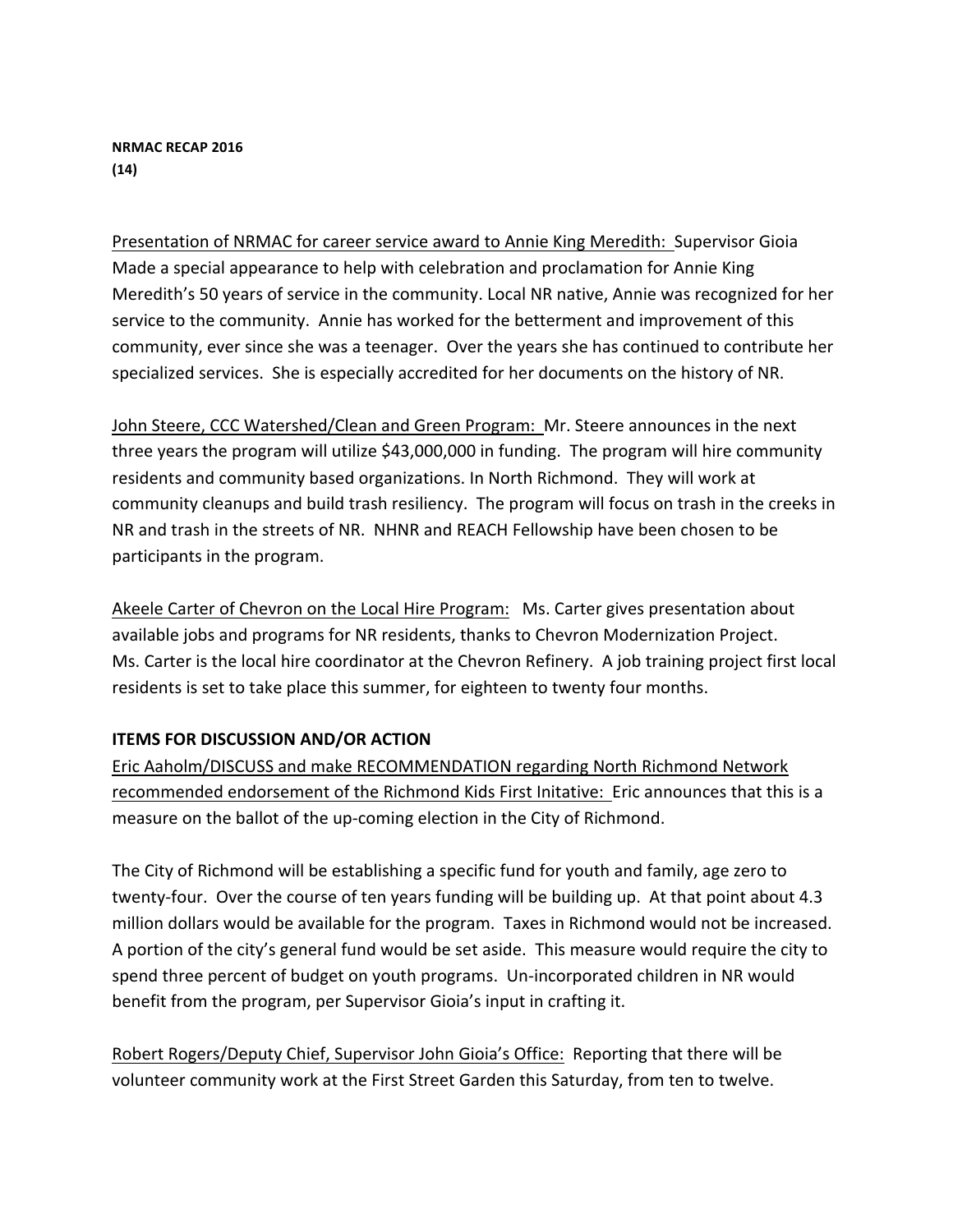### **NRMAC RECAP 2016 (15)**

Carla Orozco-Mitigation Fee-Funded/NHNR: Carla reports that steps have been taken to coordinate the creation of new designs to install new NR Green Banners, on the main street of Fred Jackson Way. A new cost quote had been received by the Left Side Printing company, a Richmond based company, to create the new designs and artwork for the banners.

The  $6<sup>th</sup>$  annual NR Green Festival/Earth Day attracted many community volunteers to clean-up Wildcat Creek. A training was held Monday, May 2, 2016 for the  $2^{nd}$  Cohort of the NR Green Team Project. Community workers will lead a native planting project at Project Pride Community Center. 

# **FUTURE ANNOUNCEMENTS**

NRMAC retreat is set for 9:00 a.m. on Friday, May 13<sup>th</sup>, at 1450 Marina Way South, Richmond.

# **JUNE 2016**

### **PUBLIC COMMENT**

Mary Frazier, Director/Northern CA Asthma Program/Breathmobile: Mary announces that the program continues to service children in the NR community. The University of CA/SF, recently conducted a study and aired the interview on their television station.

# **PRESENTATIONS and PROCLAMATIONS**

Jason Chen of CCC Public Works: Mr. Chen announces that they are in the process of changing the street lights in NR. The new lights will be more modern and will utilize the use of low energy sources. The work is scheduled to start within the next two to three weeks.

Roxanne Carrillo of Healthy Richmond: Ms. Carrillo reports that the organization is looking at healthy activities from a social justice point of view stand. Most of their funding comes from healthy Richmond Program. The program supports and partnerships with the YESS Program, they support funding for Heritage Point Project, advocates for Health Care Safety Net and supports Neighborhood Impact Group. LISC is looking to develop in the NR area.

Monish Sen/CCC Public works and Robert Chelemedos/Richmond Public Works on traffic infrastructure: They are taking feedback and concerns regarding streets and traffic. In NR.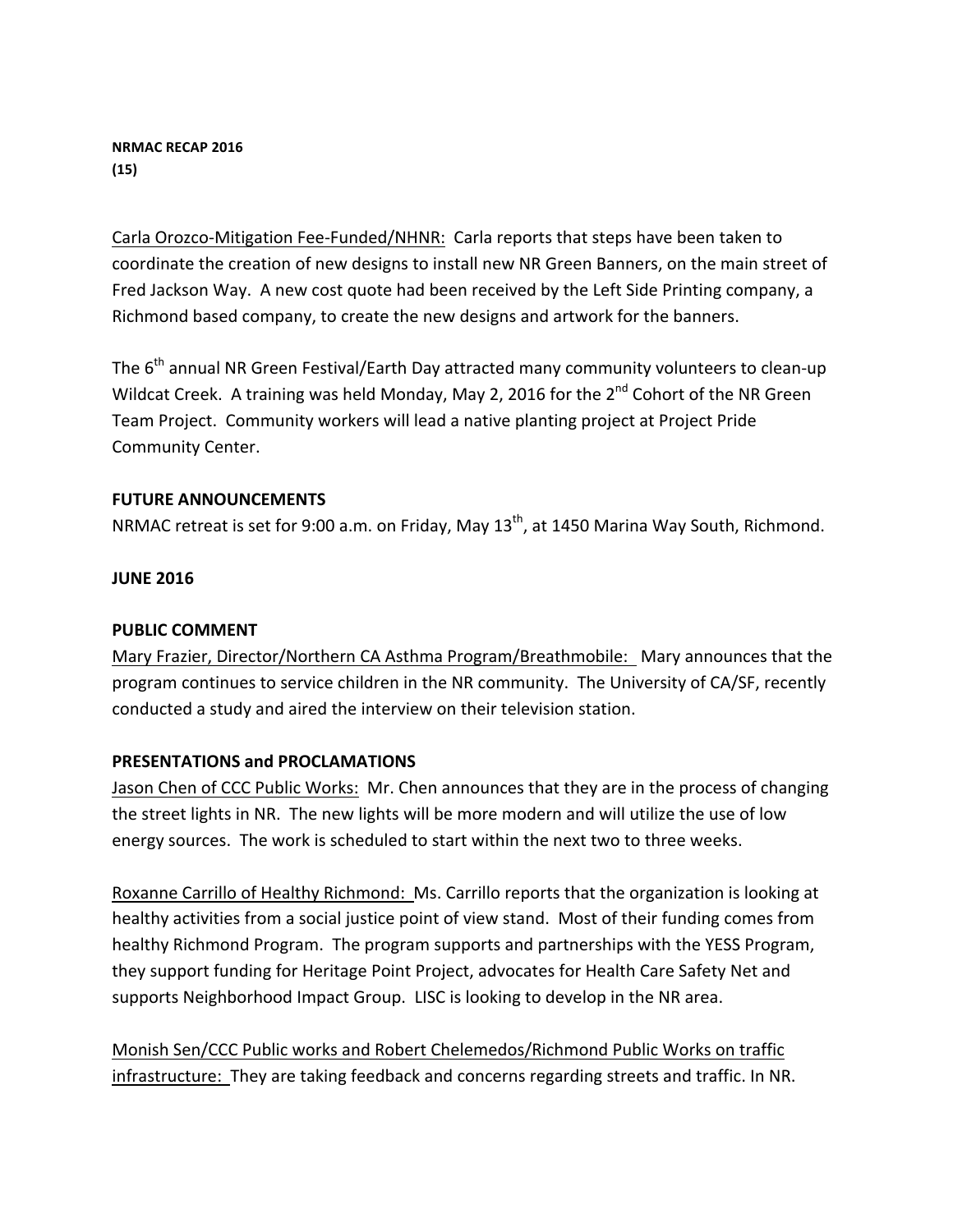Mr. Chelemedos reports on the progress of street paving in NR. Most of the work has been completed, except for Sanford, Leo and Vernon Streets. **NRMAC RECAP 2016 (16)**

Erin Flores on Community Resiliency: Erin Flores is conducting a survey to enhance community resiliency. She is an intern working in the area. Studying the people in the community. How do they respond to disasters, such as earthquakes and flooding?

Ernesto Arevalo from Communities for a Better Environment: Ernesto representing CBE, a nonprofit group located in the bay area, organized around social justice issues. Their goal is to achieve environmental justice, clean energy and healthy communities. Ernesto talked about climate adaptation/resiliency adaptation. There are major concerns about community protection and the impact of heat waves, sea level rising, etc. Most residents are concerned about an evacuation plan.

Dulce Galicia, NR Resident: Dulce has problems on her street, including a yelling neighbor, speeding cars. Mr. Sen of the CCC Public works has been working with her. County Public works has installed some type of speed detectors on First Street, the street that Dulce resides on. It is suggested that Dulce partnership and participate within local community groups for their support, and vice versa. The community could benefit from her representation of the Hispanic community in NR.

Charla Sullivan of EBMUD: Sharla says although the drought has not been declared over, water rates will go down an average of \$4 in July. Residents are to be complimented for such a good job, on reduction of water use, since the water restrictions were enforced. There are rebates available for new low water flow toilets, only for this year.

# **ITEMS FOR DISCUSSION AND/OR ACTION**

John Troughton, Vice President of Kennedy consultants/discuss and make RECOMMENDATION regrading proposed development at 2601 Goodrick Avenue: Development is proposed by NorCal Perlite Inc. Construction of two industrial buildings, with surrounding parking, detention area, and trailer storage. Planting of generous amount of trees and shrubbery to enhance the aesthetics of the site. When completed, the industrial buildings will become fully operation and provide a number of new jobs to support the economy and prosperity of the NR community.

The NRMAC votes 4-0 to support the proposed development project. Developers agrees with NRMAC to prioritize local hiring in the development and operation, continue to provide NRMAC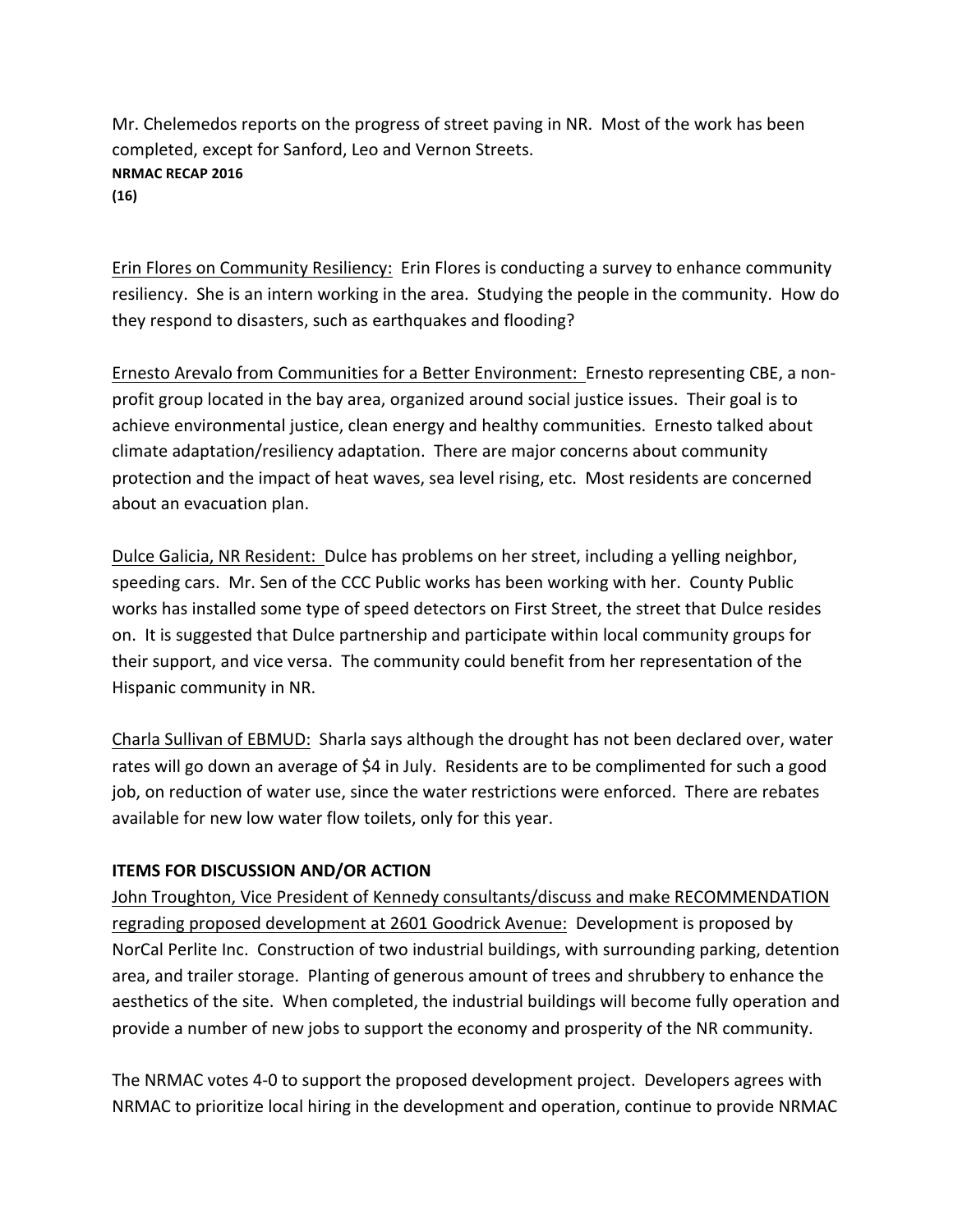Updates and outreach materials for residents, address traffic concerns in partnership with county planning, and are open to supporting local community based organizations. **NRMAC RECAP 2016 (17)**

**DISCUSS** and make RECOMMENDATION regarding proposed naming of senior center in honor of Corrine Sain: Item on naming of Senior Center after Corrine Sain is tabled indefinitely at Ms. Sain's request.

# **OTHER AGENCY/PROGRAM REPORTS**

Robert Rogers, Deputy Director/Supervisor John Gioia's Office: Robert reports out of the NR Mitigation fund. It was voted upon to fund \$129,000 to local CBO's. A partial list of recipients is: REACH Fellowship Outreach, NHNR, Love Your block, Urban Tilth Garden, Davis chapel and ECO Captain Program. An amount of \$55,000 was approved for community gardens. The board of supervisor's agreed to provide additional funding to NHNR.

Don Gilmore, Director/CHDC: Don reports that they have submitted the final application for development of the Heritage Point Project. Don says that they should know in September.

Carl Orozco/NHNR-Mitigation Fee-funded: The Mitigation Committee recommended at last week's meeting that the funding consideration to produce and install new banners along the main street of Fred Jackson Way will be postponed until the next funding cycle for the year 2017-18.

There was a training session for the  $2^{nd}$  Cohort of the NR Green Team Project. The county Watershed Program trained eight resident ECO workers about "Watershed Awareness & Illegal dumping Prevention."

Friday, June 17, 2016, banquet/awards ceremony at Project Pride community Center at 4:30 p.m... Players and coaches who participated in the NR Green Youth Twilight Basketball League Program will attend, and be acknowledged for their achievements.

City of Richmond/Love Your Block: Love Your block announces Neighbor Works Week, June  $6<sup>th</sup> - 10<sup>th</sup>$ , along Chesley Ave. Residents are being asked to come out and help beautify NR.

### **ANNOUNCEMENTS**

Community Awareness Day & Shields-Reid Park RE-Opening Celebration, June 11<sup>th</sup>, 10:00 a.m. to 2:00 p.m. Everyone was invited to come out and celebrate the re-opening of the park.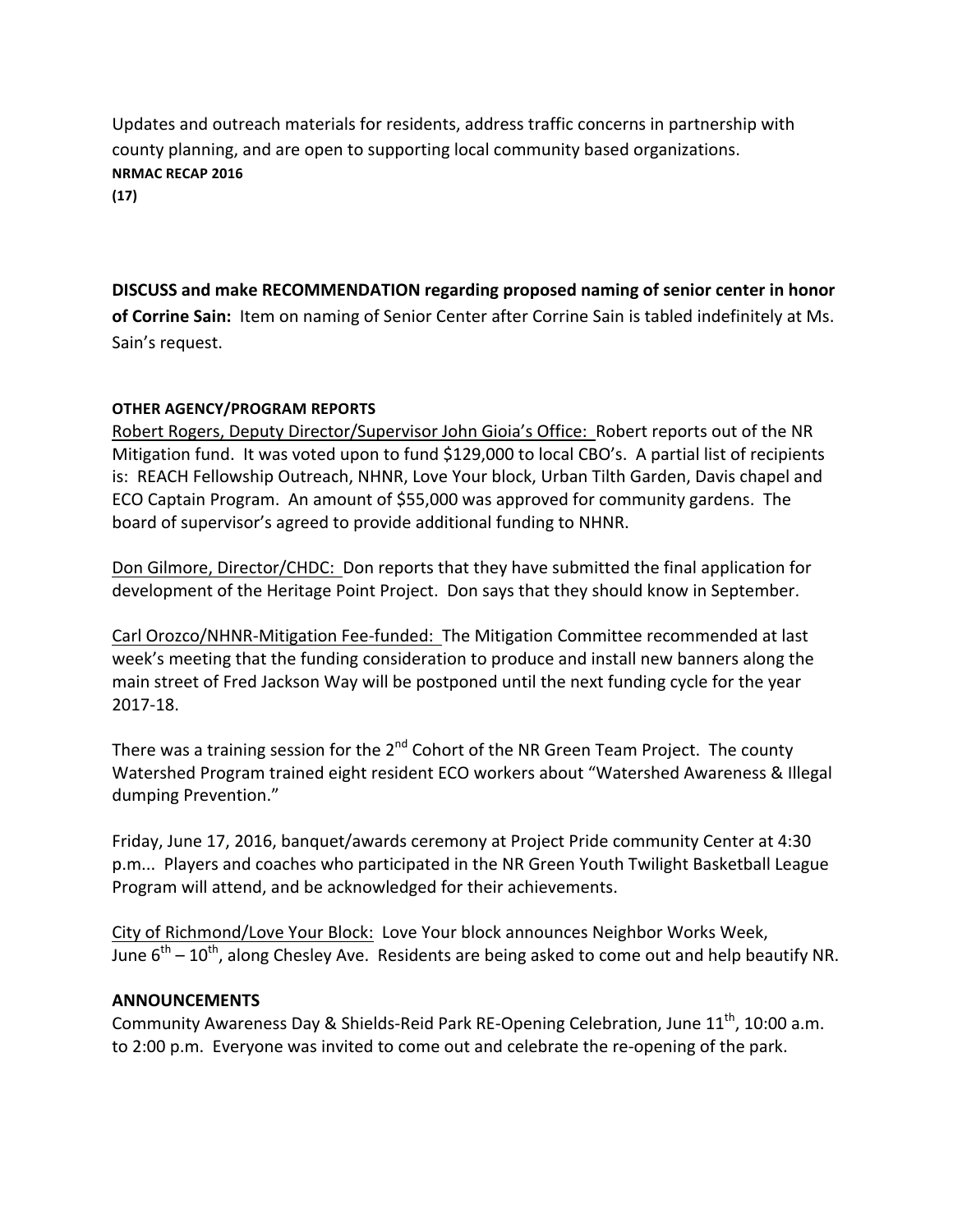**NRMAC RECAP/2016 (18)**

**JULY 2016**

### **PUBLIC COMENT**

Mary Frazier/Director of the Northern California Asthma/Mobil Van Program: Mary announces that the program has been in contact with the CCC School District. Starting in the fall, asthma services will be provided to Grant Elementary and Helms Jr. High School.

The asthma program will be participating at the Brighter Beginnings Family Health Clinic/Open House & Health Fair. Free immunizations for kids, free food, fun activities, raffles, face paintings, and lots of free giveaways will be provided at the fair. The date is July 29, 2016.

### **PRESENTATIONS and Proclamations**

Melinda McCrary/Richmond Museum of History on events-programs and potential partnerships in NR. Ms. McCrary comes to the NRMAC representing the Richmond Museum, located on  $4<sup>th</sup>$ and Nevin. She was invite to the meeting to discuss a possible partnership with the NR community.

NR is in the process of planning and creating a history museum. It was asked of Melinda, did she think any funding was available for this community, toward a history museum. She stated that Richmond would love to partnership with us. Then she went on to say that it is very unlikely to partnership with us at the present time.

### **OTHER AGENCY/PROGRAM REPORTS**

Robert Rogers/Deputy Director, Supervisor John Gioia's Office: Robert reports that the Fourth of July Parade & Party, sponsored by Social Inc./Eleanor Thompson, was a great success.

NR Missionary Baptist Church will be hosting its annual Block Party on Saturday/August 29<sup>th</sup>.

Carla Orozco-Mitigation Fee-Funded/NHNR: A semi-annual mitigation power point report was developed to highlight the NR Green Team Programs, Project, and Outreach activities that were implemented for the months of February thru June 2016.

One hundred and seventy pounds of trash was removed from Wildcat Creek, with help from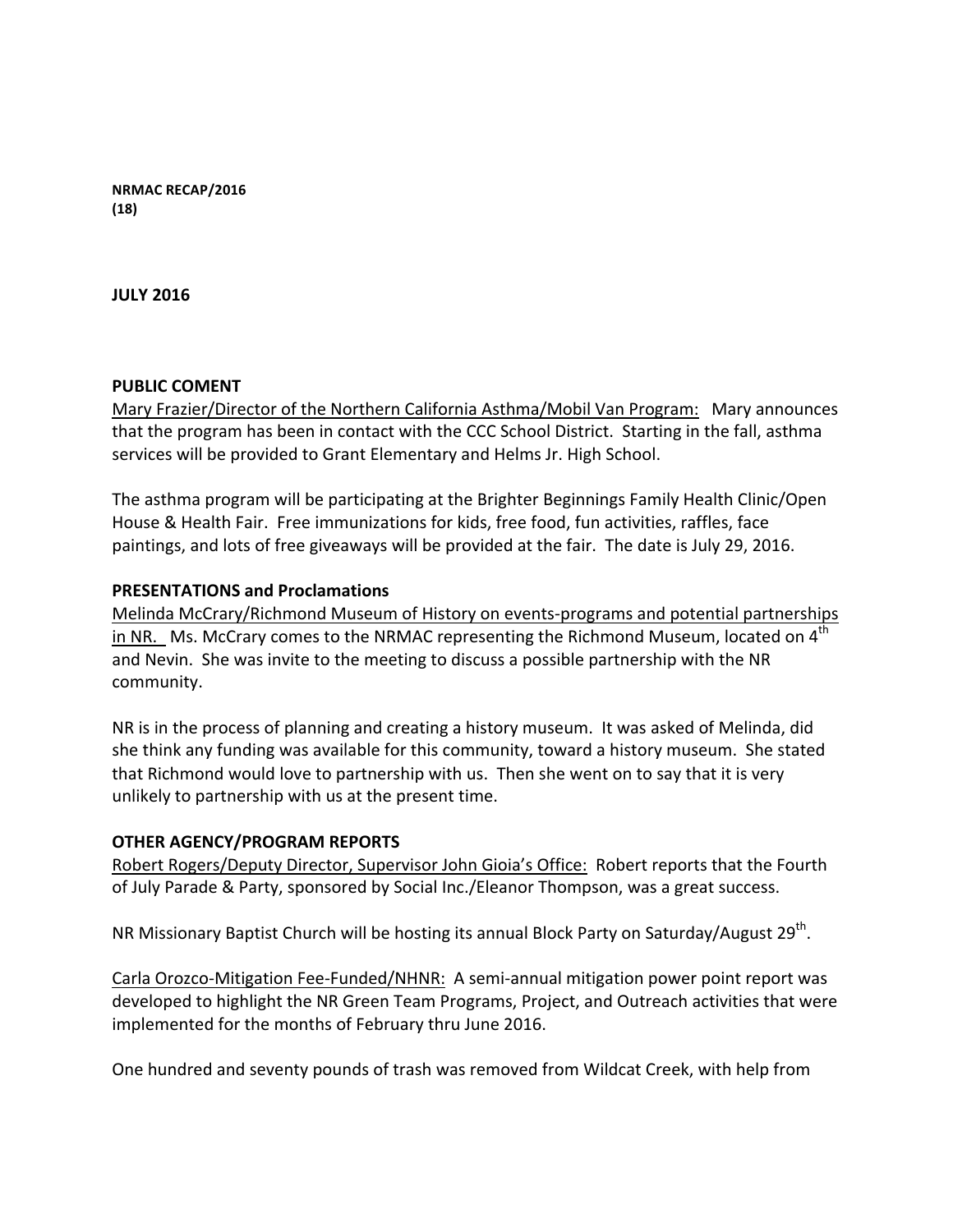local workers and the county's Watershed Program. Community workers and youth residents attended a field trip to the WC Integrated Waste management Facility. They learned about various trash items that can be recycled and reused. They also learned about hazardous waste.

#### **NRMAC RECAP 2016 (19)**

Princess Robison-Director/Urban Tilth Farm: Ms. Robinson announces that they just submitted a permit for the intra structure and green house for the farm. A ground breaking ceremony for the farm is scheduled for August  $14<sup>th</sup>$ .

There is a contest open for the naming of the farm. The winner will receive a certificate and \$100 prize.

There is a job opening at Urban Tilth entitled (Basins of Relation-Paid Training Program.) This is an Urban Tilth Program to empower young people from the Richmond community to become stewards for their communities and the creeks that run through them.

# **SEPTEMBER 2016**

# **PUBLIC COMMENT**

Mary Frazier/Project Director of the Northern California Asthma/Breath Mobile Van: The program is serving students from NR to Hayward CA. New grads will be hired from CC Community College. These young people will be coming out of the medical assisting programs at the college. The asthma project is anticipating on helping these young people, to gain employment in their chosen occupational field and to be successful in life.

Linetta Cooper/Las Deltas Housing Resident/Employee-CCC/NR Family Service Center: The center is offering a program entitled: Building Young Women and Men (BMW). The program is designed for middle and high school student. They will experience a learning environment outside of their classrooms. Students will explore science, technology, mentoring, art, sports, health and wellness. The site will provide homework assistance.

The SIT Office is seeking volunteers to participate in a focus group entitled: Help Us Find Out What Matters to You.

# **PRESENTATIONS and Proclamations**

Presentations were made honoring Lt. D.J. Watts/Jannat Muhammad and DeJeana Burkes: Presentations were awarded to these outstanding people, for their service and dedication to the NR community. Lt. Watts performed excellent service while at command for the CCC Sheriff's Department. He made major strides in combatting crime in the community.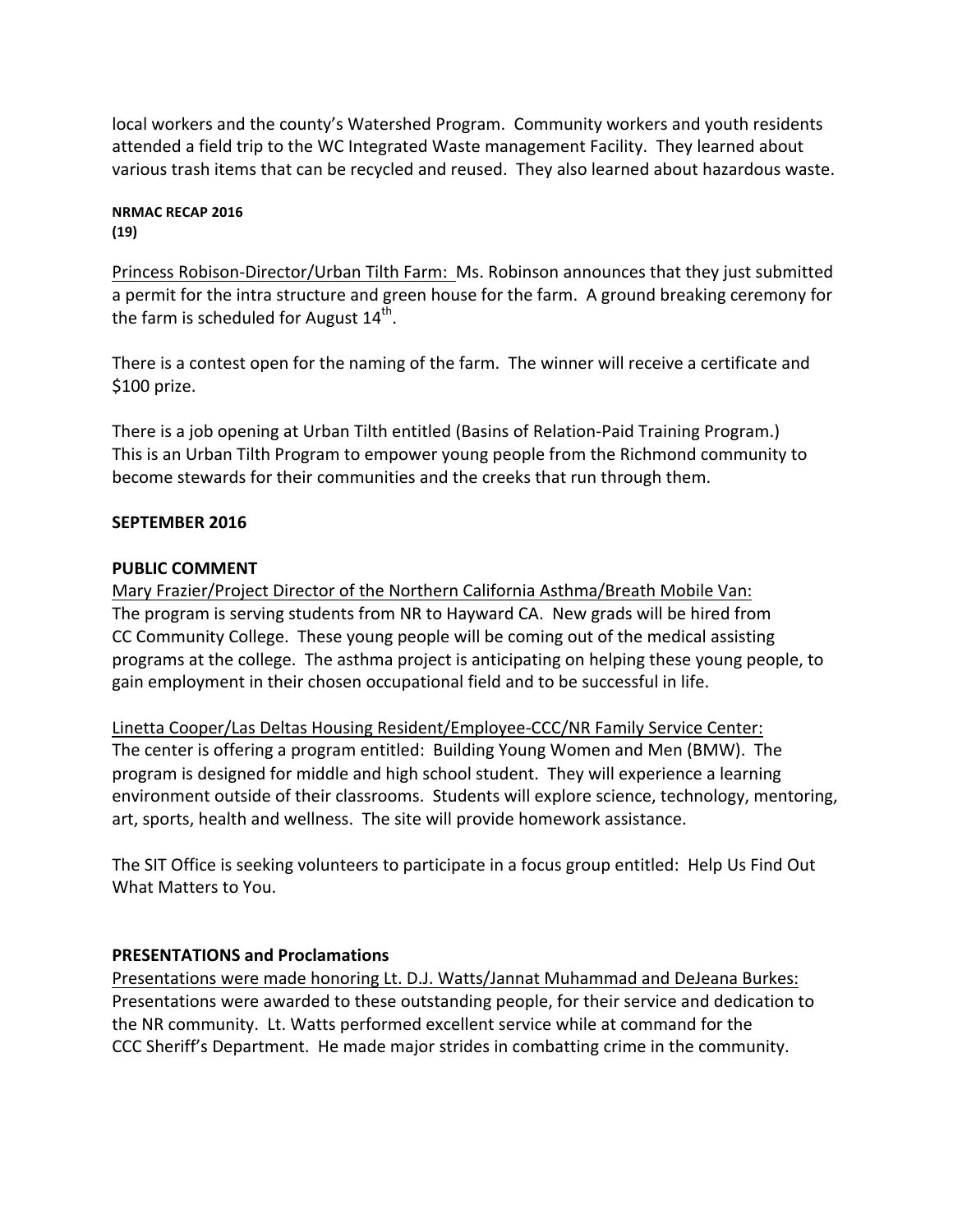Jannat Muhammad and DeJeana Burkes were awarded for their dedication of keeping the NR Annual Music Festival alive. A special thank you goes out, to all of the award recipients.

**NRMAC RECAP 2016 (20)**

Laura Zaremba-Schmidt/Advanced Transportation Incentive Strategies Section-CA/in attendance with CCC Supervisor John Gioia-Environmental Protection Agency-Air Resources Board: Ms. Zaremba-Schmidt presents to the NRMAC information on mobility and transportation challenges in NR. Supervisor John Gioia is a member of the Air Resource Board, he was appointed by Governor Brown.

Information about improving air quality and public health and clean transportation was presented. How do the EPA-Air Resource Board help the community access these things? It was suggested the Cap and Trade funding must be spent in low-income communities. Clean Transportation Funding is needed, in order to overcome barriers to the funding/access lease/purchase of clean air vehicles. A questionnaire was passed out during the meeting, pertaining to the Senate Bill 359 Clean Transportation Study. Meeting attendees were encouraged to fill out and return the questionnaires.

Bill Kennney/San Pablo, CA Mayor, regarding potential interest of City of San Pablo in annexing NR if City of Richmond does not want to pursue annexation. Mayor Kenny says that the City of Richmond has not made any clear decisions about annexation. They are in the process of a four month long survey. He states that the city of San Pablo needs NR for revenue purposes.

Supervisor Gioia states that (3,500) residents live in the unincorporated side of NR and (1500) residents live in the city side of NR. If annexed the county will continue to provide health services to the community. He said that it is basically up to the residents/opinions. If the community is combined, municipal services could be more effective.

Dr. Henry Clark and many of the residents are definitely opposed to the annexation of NR.

### Flynn Bradley, director Employment/SF Airport-job opportunities at SFO Airport:

Mr. Bradley presents information about job opportunities at the airport. SFO has jobs such as airlines, both passenger and cargo activities, air terminal operation, including security, building maintenance, facility management, construction also included, public agencies, customs, agriculture, fish and wildlife, drug enforcement agency as well as airport administration, (including police and fire departments), airline support services, freight services, concessions and ground transportation.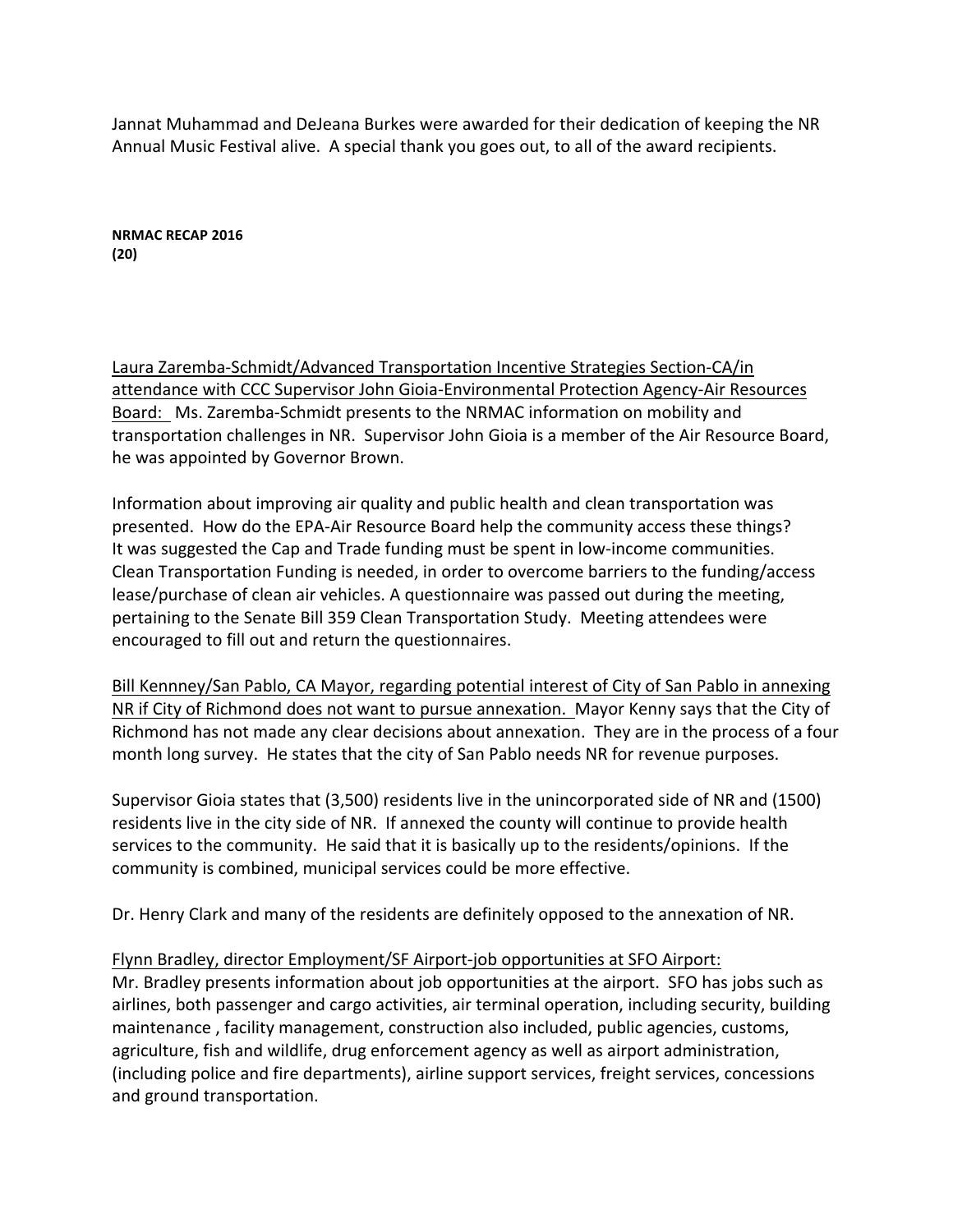He stated as you can see, there is a large array of job opportunities and he encourages the residents of NR to take advantage of these great working opportunities. Unfortunately a local hire program for NR is not available. There are other local cities that are involved in their local hire programs. **NRMAC RECAP 2016**

**(21)**

Richard Tang/Mobilitte, LLC, discusses and makes recommendation regarding Mobilite LLC application to install cell site on existing utility pole. The company has applied for a special application thru CCC County. Proposing to attach equipment to two existing utility poles and one light standard pole, currently located on Fred Jackson Way and 5<sup>th</sup> Street.

The items that are to be attached are: (1) AC distribution panel, (1) remote radio head, (1) UE relay, (1) GPS antenna, (1) omni-directional antenna, (1) Merter Pedestal and (1) nema-4z disconnect switch.

After hearing the presentation the following decisions were made:  $(1)$  Motion was made by Dr. Clark to review and look into the possible health issues that the installation of these items may cause to the community residents. (2) Annie motioned to have an open discussion about the project. She stated that it is reasonable and feasible that these installations can be located outside of the residential community. LaSaunda recommended that they meet with Supervisor Gioia to discuss the relocation of the current cell towers from their current locations. All of the above motions were taken into consideration, first, second and passed.

# **OTHER AGENCY/PROGRAM REPORTS**

Robert Rogers, Deputy Director – Supervisor John Gioia's Office: Robert announces a benefit, presentation of the documentary, North Richmond Part Four, Past, Present and Future, by locally acclaimed film producer Doug Harris.

The benefit is in honor of NHNR, in order to raise badly needed funds for the CBO. The benefit will be hosted on September  $20<sup>th</sup>$ , at the Rialto Theater, El Cerrito, CA.

Don Gilmore, Director/CHDC: Don announces that they are currently waiting to see if they get funded by the Cap and Trade, for existing projects that are currently on hold, pending funding. They will know by next month hopefully.

Janie Holland/CHDC: Janie has vouchers for free trash disposal of bulky item pickup. The vouchers are available to NR residents that live in the NR Mitigation Area. Participants must provide required proof of residency.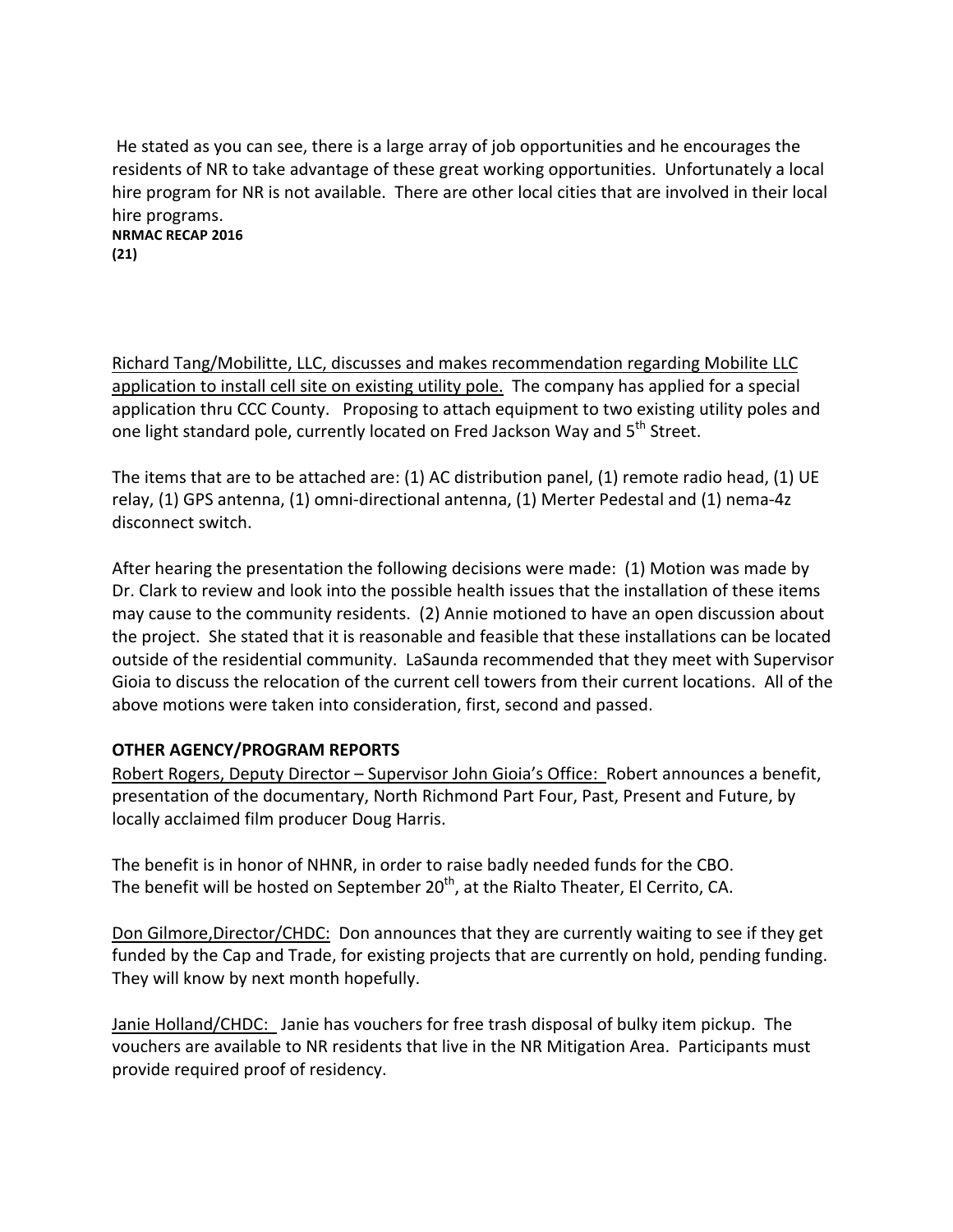Christopher Withmore/Community Engagement Person – City of Richmond Mayor's Office: The City of Richmond's Mayor will be hosting, "Time with Mayor Tom Butt on October  $6^{th}$ . A quarterly Business Round Table on October  $28<sup>th</sup>$ . The location will be at the East Bay Center for the Performing Arts. The mayor is hosting a community golf tournament on October  $17^{th}$ .

**NRMAC RECAP 2016 (22)**

Carla Orozco - Mirtigation Fee-funded/NHNR: NHNR in partnership with Earth Team, will be leading a clean-up of the Wildcat Creek in NR for Coastal Clean-up Day. Players and families from the NR Green Little League Program were invited by Chevron to attend aa Oakland A; s game. The NR ECO Academy community program collected 122 pounds of litter and trash, between the Richmond Parkway and Fred Jackson Way.

NHNR is finalizing a service plan with CHDC and CCC for a mitigation funded Neighborhood community Garden Project. The garden will be implemented in the upcoming 2016-17 fiscal year. 

Princess Robison, Director/Urban Tilth – Farm Update: Princess announces that the farm will be hosting a ground breaking ceremony on October  $15<sup>th</sup>$ .

Rochell Monk/Love Your Block: Representatives of the program announces the opening of the Richmond Tool Lending Library. A large variety of essential household tools are available for the community to rent and return.

Coastal Cleanups are being conducted all throughout the Bay Area, Saturday September  $17^{th}$ .

# **OCTOBER 2016**

### **PUBLIC COMMENT**

Linetta Cooper/NR Resident: Linetta has an on-going problem, in her neighborhood. She resides at the Las Deltas Projects, on Market Street. Last month she presented a complaint about the loud music and ill-legal activities adjacent to her house. This month the activity reached a higher level, her son's car was vandalized by gun shots, while parked in her driveway. She states that she has reported the incident, and has reported previous incidents, to local law officials and the CCC Housing Authority representatives. She has not received adequate response from either agency.

Lt. England of the CCC Sheriff's Department, assures Ms. Cooper, that the department and its officers are working on resolving this nuisance in the community.

### **PRESENTATIONS**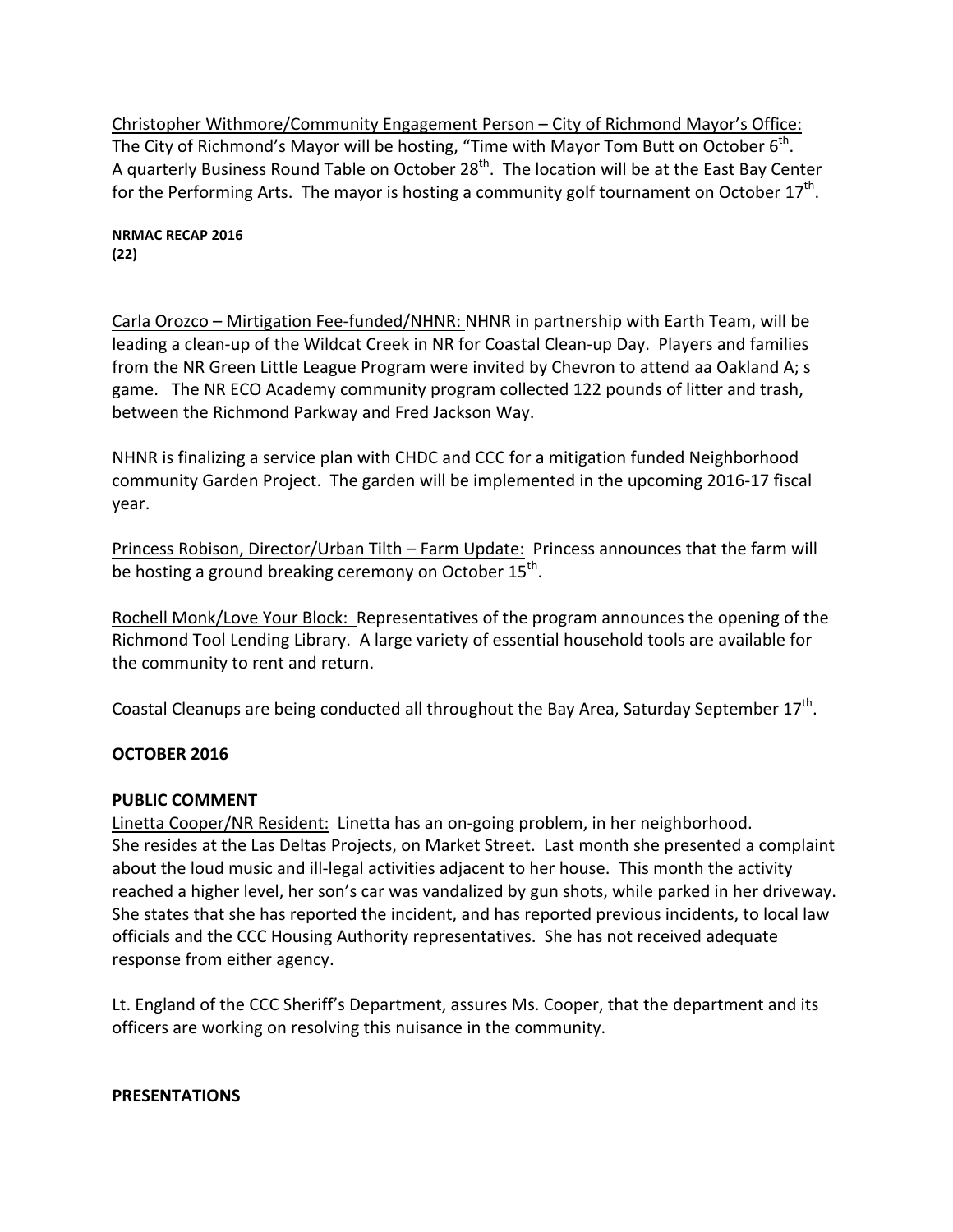C. Thomas Bridge Anderson of Bay Area Legal Aid: Mr. Anderson announces that the BALA is a non-profit law firm. They provide free legal services to low-income families. Services in the following areas are offered: Housing, Domestic Violence, Public Benefits, Health Access and Consumer Rights.

**NRMAC RECAP/2016 (23)**

Katie Melara of CCC Child Care Council: Ms. Melara presents information about the child care council. The council was established in 1976. It is a nonprofit organization that is the only child care resource and referral agency serving all of CCC.

Their mission is to provide leadership to promote and advance quality care and early education. Innovative programs, free or low cost services and child development expertise to help parents work and children grow, learn and fulfill their potential. There is also an Inclusion Project, to help young children with varying abilities be successful in child care center, preschool programs and family care centers.

Jessica Rodreiguez/Project Manager Richmond Promise: Ms. Rodreiguez says that the program has college scholarship funding and college success programs, for Richmond residents. Students from Richmond and who attend a local school in the WCCUSD boundaries for high school qualify for the scholarship and can receive up to \$1,500 for  $(4)$  years to help pay for college. New scholarships are open for 2016.

Harry Wiener - Sherry Stanley - David Alvarado/Candidates for WC Waste Water District: Residents are encouraged to vote for these candidates. They support a community benefits policy.

Charles Cavness of African American Museum: Mr. Cavenss a native or Richmond, CA. He and a group of other residents would like to create an African American Museum in Richmond.

# **ITEMS FOR DISCUSSION AND /OR ACTION**

Robert Avellor/Enigami Global Investments CCC: Mr. Avellor proposes the construction of two new homes, in the 300 block of Grove St. the plan is to divide a parcel into two lots. He is seeking approval from the NRMAC. For lack of a quorum this item will be presented at a future meeting. 

# **OTHER AGENCY/PROGRAM REPORTS**

Robert Rogers – Deputy Director/Supervisor John Gioia's Office: Robert reports that the documentary premier of NR past, Present and future was a great success. Over \$1,400 was raised to be contributed to NHNR. The premier of Romeo Must Rise also raised a significant amount of money.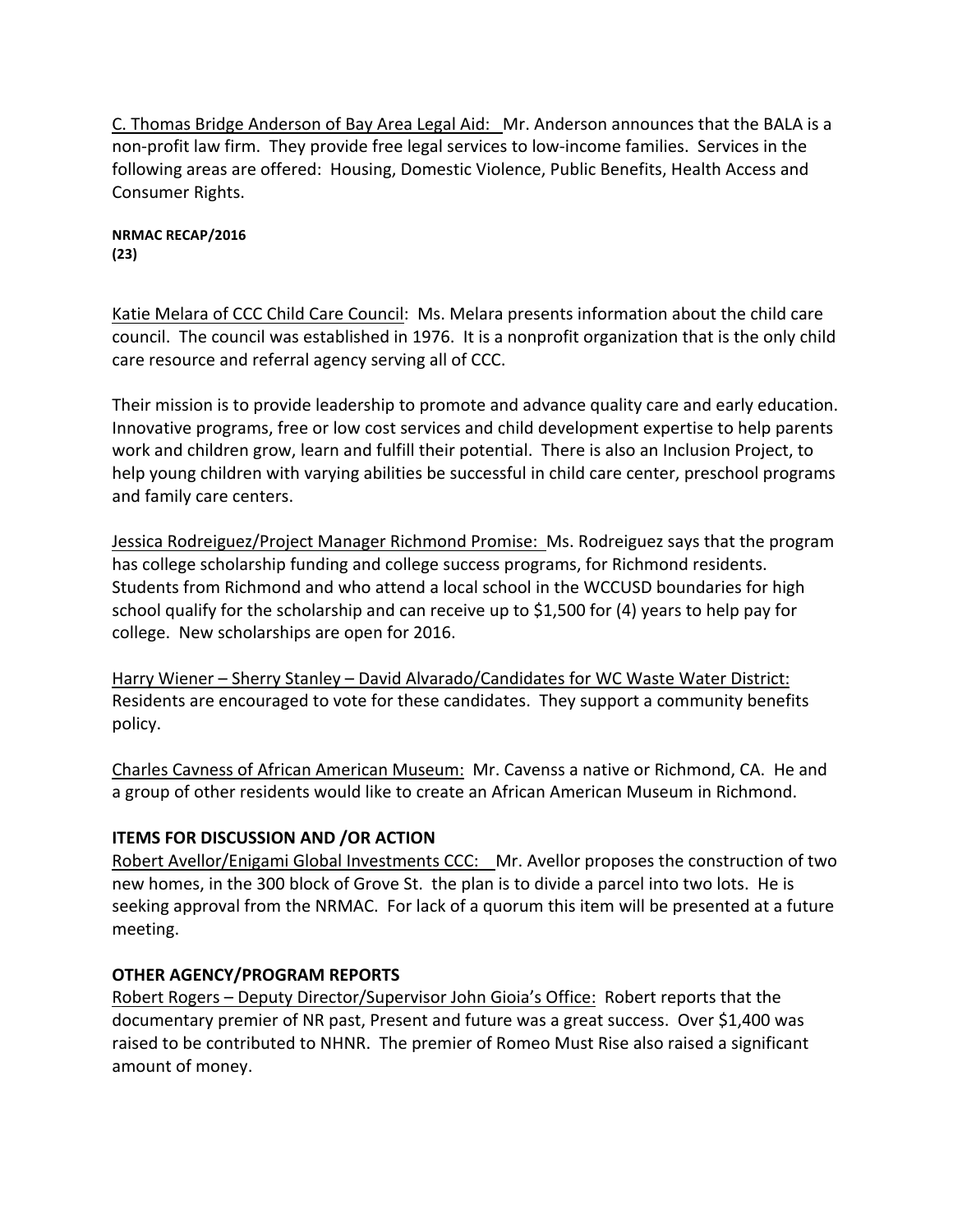The NR Shoreline Festival was a great success; over 1,500 people were in attendance.

Bishop Edwina Santiago/REACH Outreach Fellowship: Bishop announces that the health van will be housed at Las Deltas once a month. REACH will start working with the Watershed Program.

**NRMAC RECAP/2016 (24)**

Princess Robinson/Director Urban Tilth Farm: Groundbreaking ceremony will be held on October  $15^{th}$ .

Rocelle Monk/Love Your Block: The program will be accepting applications for mini grants. Workshops are scheduled to assist interested applicants in completing their applications.

# **NOVEMBER 2016**

### **PUBLIC COMMENT**

Carla White/Watershed Projcet: Ms. White is in partnership with NHNR/Carla Orozco. They are participating in the ongoing-community based clean-up project. They will be focusing on cleaning up the areas at: Chesley Ave & Market Street and Verde & Giaramitta Streets.

Cynthia Jordan/Northern CA Asthma Project: Cynthia filling in for project director Mary Frazier. Announces that the Breath Mobile continues to serve children in NR. Mary and Cynthia had a table at the NR Shoreline Festival; they spoke to many visitors about the asthma program.

Linetta Cooper/NR Resident: Continues to have the loitering problems in the area where she lives, at the Las Deltas Housing. After numerous communications with the CCC Sheriff's Department, the issue is being curtailed, but not yet resolved.

### **PRESENTATIONS**

Joseph Villarreal reports on Las Deltas Housing: Mr. Villarreal reports that six million dollars has been put into public housing in the last six years. They are currently working with HUD to close out the Las Deltas Projects; they have approval to change over to private housing. Section eight and project residents will be relocated. The selling process will begin a year from now. Funding from the sells, will be used to build other housing throughout the county. They are working with HUD and soliciting buyers.

Monish Sen/CCC Public Works Department: The AOB up-date for NR. Analysis was conducted on the possibility of the signal lights being installed in NR. A series of eight issues had to be met in order to qualify for the traffic signal. Unfortunately these issues were not met and the traffic signals have been denied.